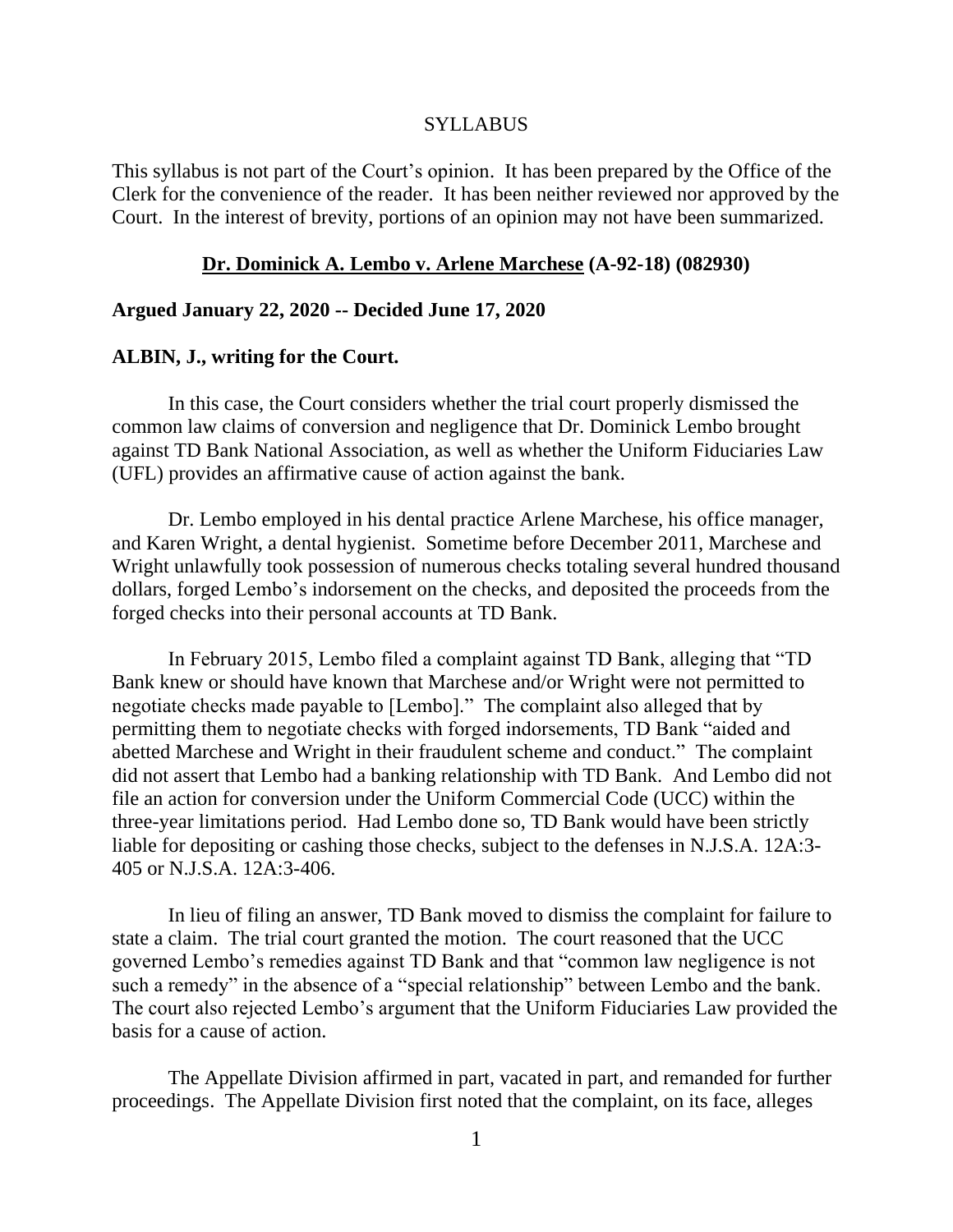only common law claims and not any express statutory claims against TD Bank. Because the complaint did not allege facts suggesting a "special relationship" between Lembo and TD Bank, the Appellate Division found no basis for the negligence claim. Likewise, it found the common law conversion claim unsustainable because the UCC provided a remedy for a bank's payment on a check with a forged indorsement.

But, while conceding that the complaint neither references the UFL nor alleges that Marchese or Wright were acting as fiduciaries within the meaning of the UFL, the Appellate Division nevertheless reasoned that the complaint suggests an affirmative cause of action against TD Bank based on the UFL. On that basis, the Appellate Division vacated the order dismissing Lembo's cause of action against TD Bank and remanded to allow Lembo to amend the complaint and plead a UFL claim.

The Court granted TD Bank's petition for certification. 238 N.J. 482 (2019).

**HELD:** The UFL does not authorize an affirmative cause of action against a bank but rather provides a bank with a limited immunity from liability for failing to take notice of and action on the breach of a fiduciary's obligation. The UFL does not displace, subsume, or supplement common law claims. When an action is brought against a bank, the UFL provides that a bank's liability depends on whether the bank acted with actual knowledge or bad faith in the face of a fiduciary's breach of his obligations. Whether a UFL claim was adequately pled in this case is therefore a moot issue. And, recognizing the predominant role the UCC plays in assigning liability for the handling of checks, the Court also finds that Lembo had no "special relationship" with the bank to sustain the common law causes of action.

1. When the Legislature adopted the UFL's predecessor, the Uniform Fiduciaries Act (UFA), in 1927, various common law causes of action could be brought against a bank for the breach of its duty to monitor a fiduciary. No gap in the common law required the remedy of a new statutory cause of action against a bank. Instead, the Legislature, in enacting the model UFA, addressed the need to protect banks from lawsuits that would impose on them an unrealistic obligation to oversee fiduciaries. The UFA relieved banks of the then-prevailing, "impracticable" common law duty of inquiry in connection with a bank's dealings with a fiduciary by setting forth an actual knowledge or bad faith standard for determining notice. By relaxing the common law standard of care banks owed in dealing with fiduciaries, the UFA was intended to facilitate banking and financial transactions and place on the principal the burden of employing honest fiduciaries. The current version of the UFL, N.J.S.A. 3B:14-52 to -61, which was enacted in 1981, is substantially similar to its UFA predecessor. (pp. 11-14)

2. The relevant UFL provisions at issue in this case are N.J.S.A. 3B:14-55 and -58. The Court reviews those provisions in detail and concludes from their plain language that a bank is not liable in a common law cause of action unless it has "actual knowledge" or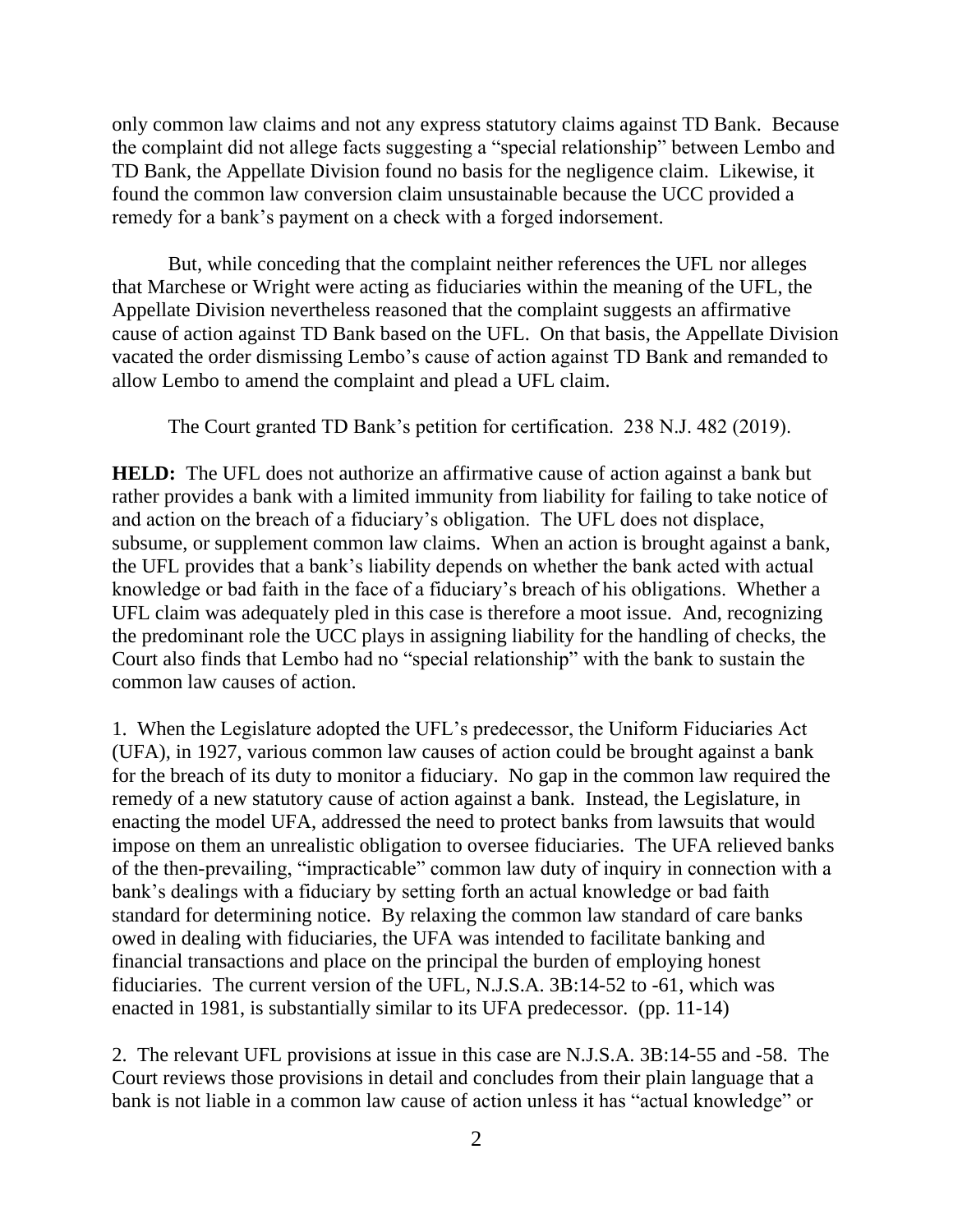"notice" of a breach of a fiduciary duty -- or acts in "bad faith" in depositing or paying on a check. That heightened standard provides banks with a limited immunity. Nothing in the plain language of the UFL suggests that the UFL is itself the basis for an affirmative cause of action. The UFL does not provide for a recovery through a private action or set forth remedies or a statute of limitations -- all indicia of a statutory cause of action. In sum, the UFL's plain language and its legislative history evidence a legislative intent to provide a limited immunity to banks from common law causes of action -- not to provide a new affirmative cause of action against a bank. (pp. 15-18)

3. The Court notes that its holding in this matter of first impression is not inconsistent with past jurisprudence, including New Jersey Title Insurance Co. v. Caputo, 163 N.J. 143 (2000), on which Lembo relies. In that case, the Court did not indicate that the UFL gave rise to an affirmative claim but rather confirmed that under the UFL "a bank would be immune from liability in honoring a fiduciary's check" unless it is shown that the bank acted with actual knowledge of the breach of a fiduciary's obligations or with knowledge of facts establishing that its actions amounted to bad faith. Id. at 149 (emphasis added). (pp. 18-20)

4. In rendering this decision, the Court is mindful that interposing an affirmative UFL cause of action -- particularly in this case -- might undermine the UCC's comprehensive framework for allocating and apportioning the risks of handling checks. Generally, a bank will be strictly liable for accepting a check with a forged indorsement. Lembo's complaint alleges that TD Bank accepted checks payable to Lembo with forged indorsements. In the absence of a defense under either N.J.S.A. 12A:3-405 or N.J.S.A. 12A:3-406, TD Bank would have been strictly liable for conversion of the funds had Lembo filed a timely UCC claim. "[A]n action for conversion of an instrument . . . must be commenced within three years after the cause of action accrues," N.J.S.A. 12A:3- 118(g), and the discovery rule does not extend the limitations period. Lembo did not file a UCC claim within the requisite three-year statute-of-limitations period. (pp. 21-22)

5. Lembo's common law conversion claim is preempted by the UCC, and his common law negligence claim cannot be sustained. Unless the facts establish a special relationship between the parties created by agreement, undertaking, or contact that gives rise to a duty, the sole remedies available in cases involving the processing of checks with forged indorsements are those provided in the UCC. Lembo's complaint does not allege that Lembo had a banking or other relationship with TD Bank, much less a special relationship created by agreement, undertaking, or contact, and the Appellate Division properly affirmed the dismissal of the common law claims. (pp. 23-24)

# **REVERSED. The trial court's order dismissing this action is REINSTATED.**

# **CHIEF JUSTICE RABNER and JUSTICES LaVECCHIA, FERNANDEZ-VINA, SOLOMON, and TIMPONE join in JUSTICE ALBIN's opinion. JUSTICE PATTERSON did not participate.**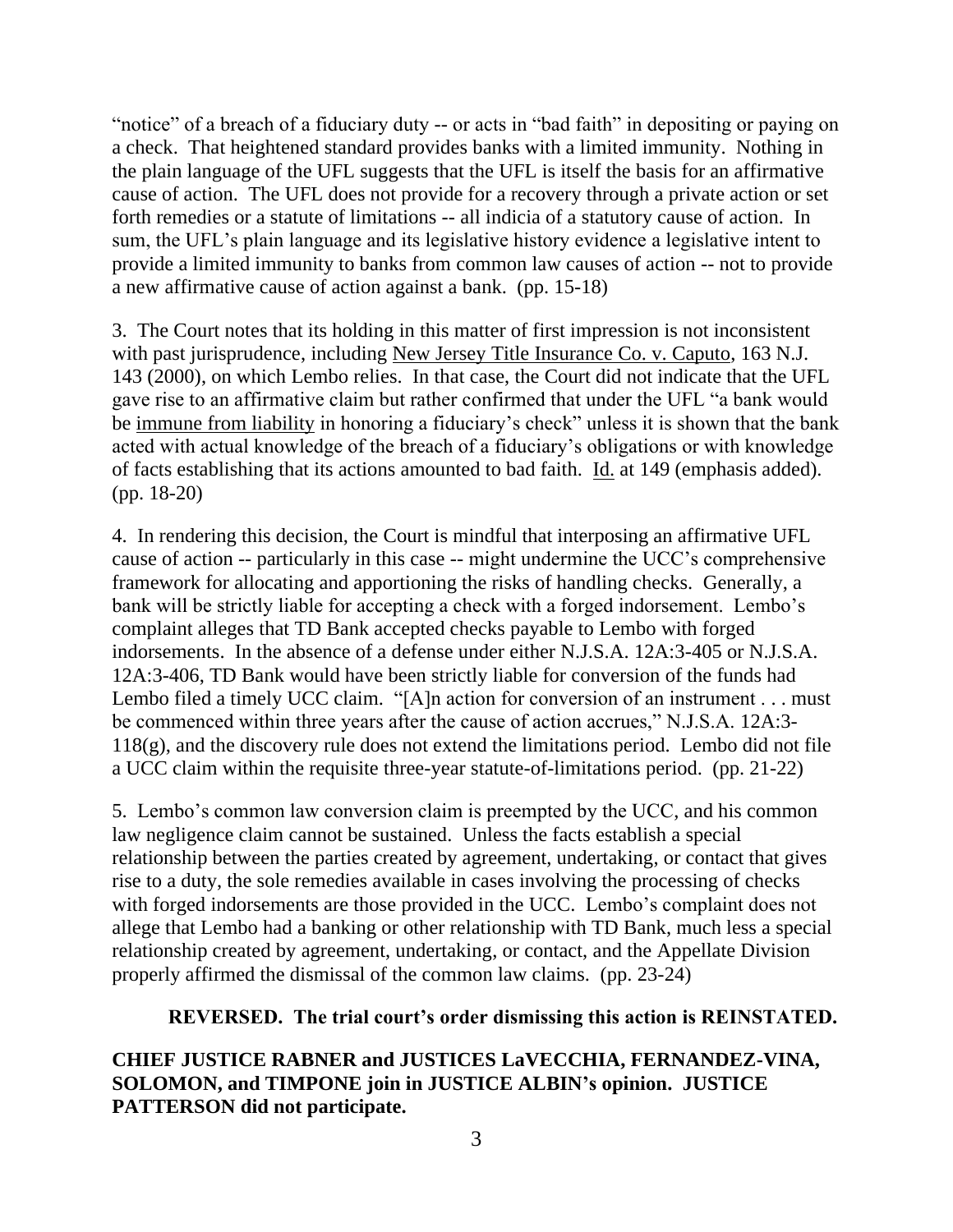## SUPREME COURT OF NEW JERSEY

A-92 September Term 2018

082930

Dr. Dominick A. Lembo and Belmont Dental Associates,

Plaintiffs-Respondents,

v.

Arlene Marchese, Karen Wright, Kreinces, Rollins & Shanker, LLC and Maria T. Rollins, CPA,

Defendants,

and

TD Bank, NA,

Defendant-Appellant.

| On certification to the Superior Court,<br>Appellate Division. |                          |  |
|----------------------------------------------------------------|--------------------------|--|
| Argued<br>January 22, 2020                                     | Decided<br>June 17, 2020 |  |

Caitlin T. Shadek argued the cause for appellant (Sherman Wells Sylvester & Stamelman, attorneys; Caitlin T. Shadek and Anthony J. Sylvester, on the briefs).

Michael P. De Marco argued the cause for respondents (De Marco & De Marco, attorneys; Michael P. DeMarco, on the brief).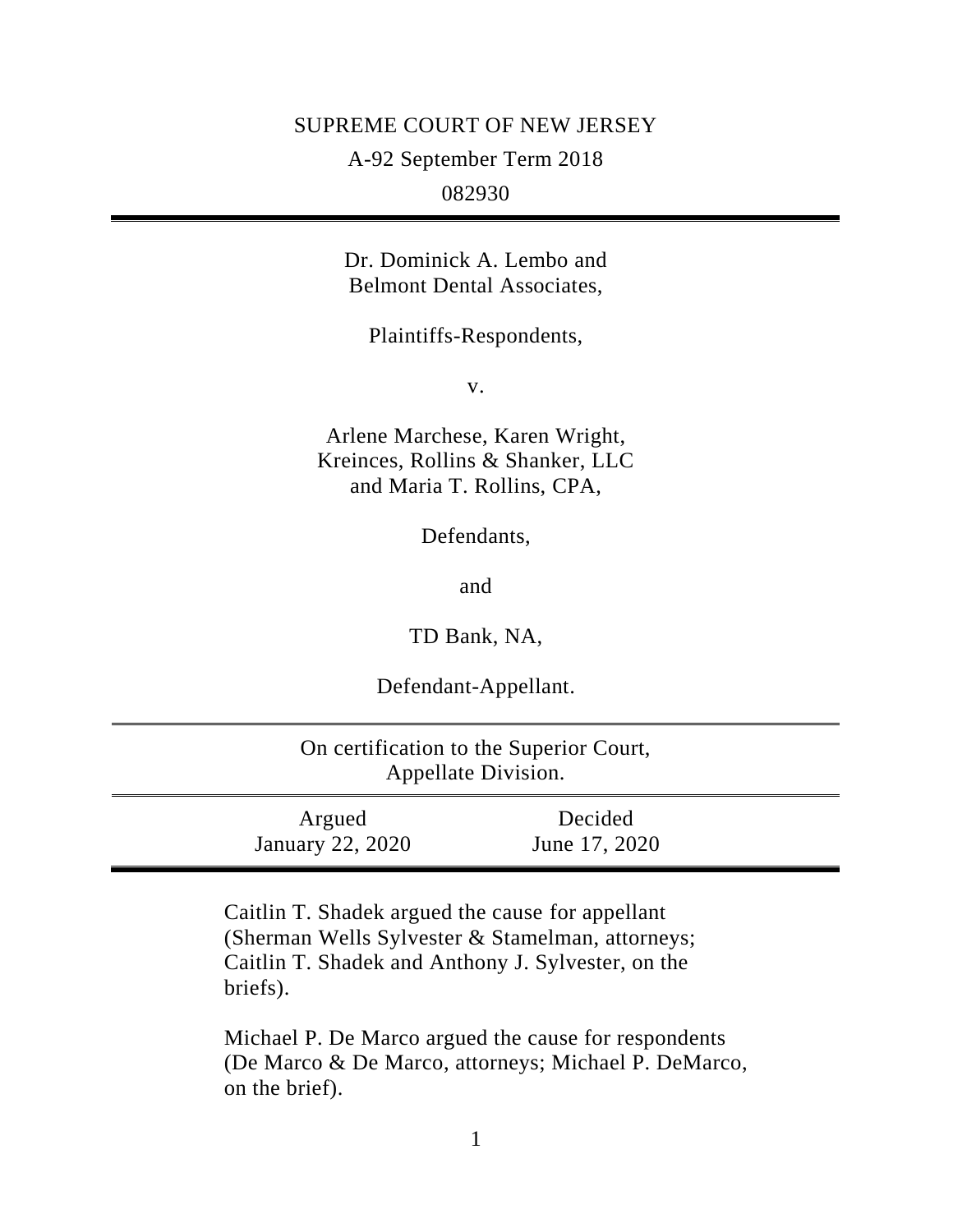JUSTICE ALBIN delivered the opinion of the Court.

In this case, two employees of plaintiff Dr. Dominick Lembo, a dentist and owner of plaintiff Belmont Dental Associates (Lembo), forged indorsements on checks payable to the dental practice and deposited them into their personal accounts at defendant TD Bank National Association (TD Bank). Lembo filed common law causes of action against TD Bank, which included counts for conversion and negligence. Lembo did not file an action for conversion under the Uniform Commercial Code (UCC), see N.J.S.A. 12A:3-420, within the three-year limitations period, see N.J.S.A. 12A:3-  $118(g)$ . Had Lembo done so, TD Bank would have been strictly liable for depositing or cashing those checks, subject to the defenses in N.J.S.A. 12A:3- 405 or N.J.S.A. 12A:3-406.

The trial court granted TD Bank's motion to dismiss the complaint for failure to state a claim, finding that Lembo had no banking or "special relationship" with TD Bank to sustain the common law causes of action. The court also rejected Lembo's argument that the Uniform Fiduciaries Law (UFL), N.J.S.A. 3B:14-52 to -61, provided an affirmative cause of action against the bank.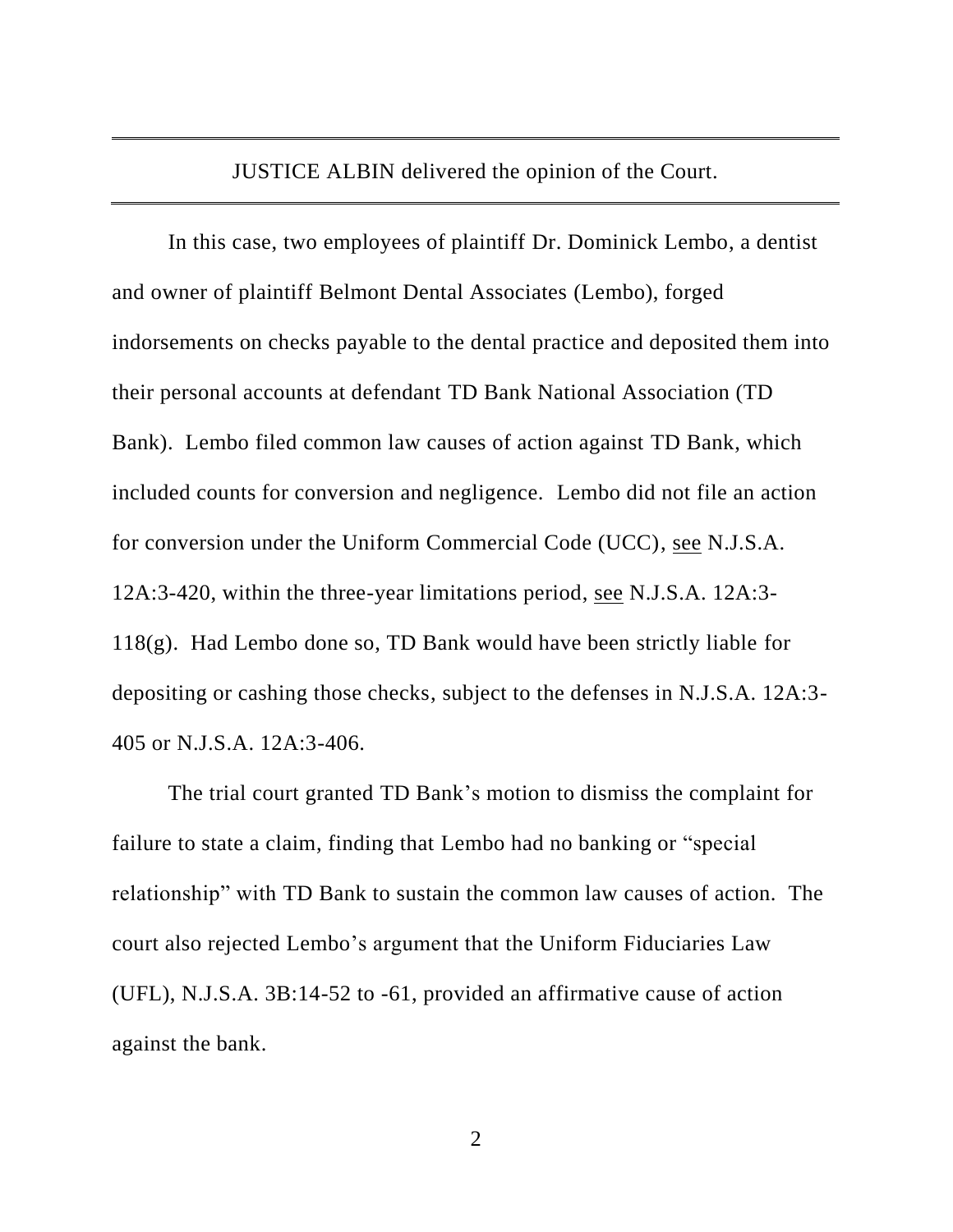The Appellate Division reversed, reading into the complaint the basis for an affirmative UFL claim, and remanded to allow Lembo to amend the complaint to assert such a claim.

We conclude that the Appellate Division misconstrued the purpose of the UFL. The Legislature enacted the UFL not to create an affirmative cause of action against a bank but to provide a defense when the bank is sued for failing to take notice of and action on the breach of a fiduciary's obligation. The UFL confers a limited immunity on a bank, unless the bank acts in bad faith or has actual knowledge of a fiduciary breach. We hold that no affirmative cause of action arises under the statute. Whether a UFL claim was adequately pled is therefore a moot issue. Recognizing the predominant role the UCC plays in assigning liability for the handling of checks, we also find that Lembo had no "special relationship" with the bank to sustain the common law causes of action.

Accordingly, we reverse the judgment of the Appellate Division and dismiss the complaint for failure to state a claim.

# I.

## A.

This appeal comes to us from a motion to dismiss for failure to state a claim upon which relief can be granted. See R. 4:6-2(e). At this procedural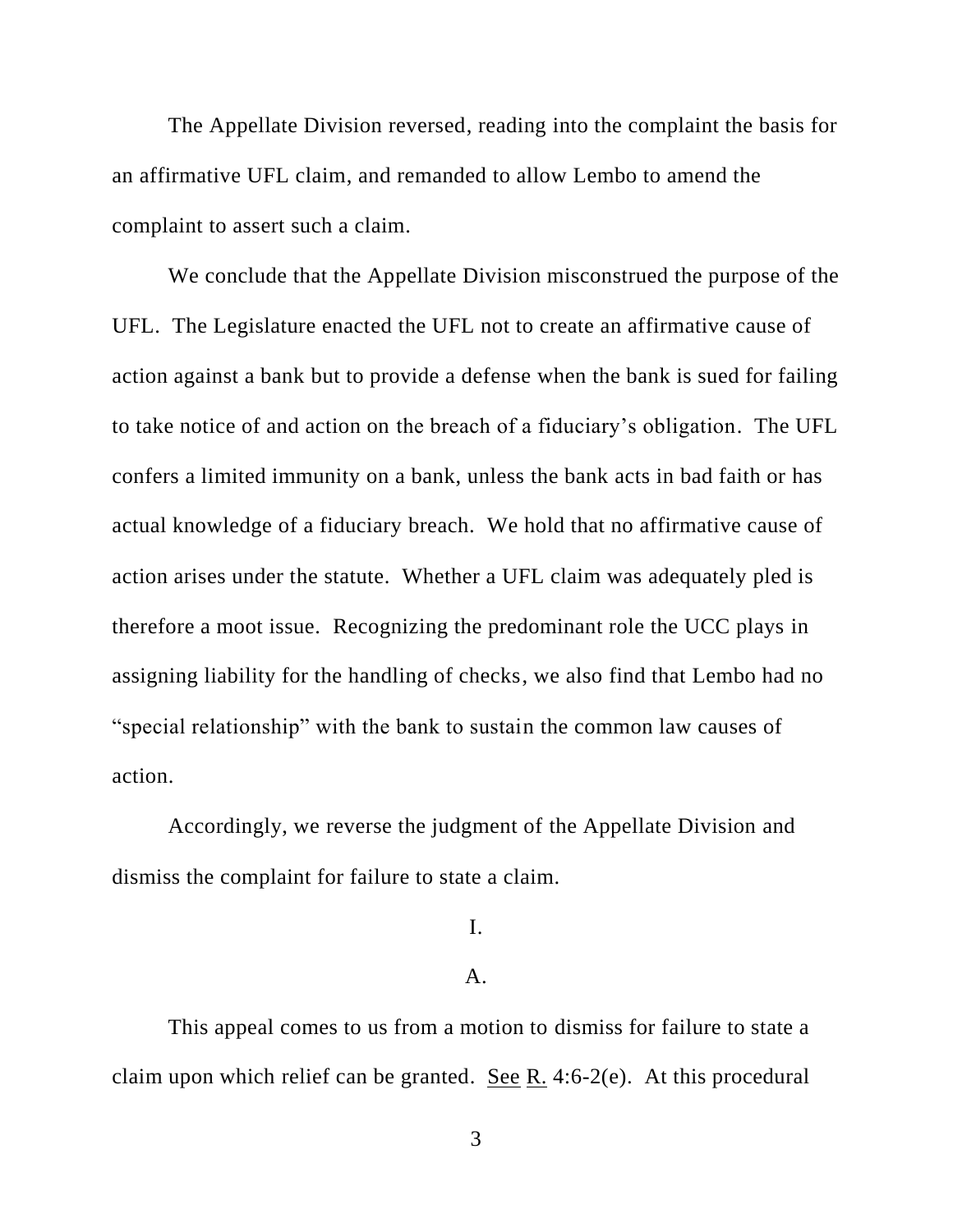juncture, we must assume that the facts asserted in the complaint are true. See Banco Popular N. Am. v. Gandi, 184 N.J. 161, 166 (2005). Our recitation of the facts is derived from the complaint filed by Lembo against TD Bank, the only remaining defendant in this case.

Dr. Lembo employed in his dental practice Arlene Marchese, his office manager, and Karen Wright, a dental hygienist. Sometime before December 2011, Marchese and Wright unlawfully took possession of numerous checks issued by insurance companies to Lembo for dental services rendered to patients. Without Dr. Lembo's knowledge or authorization, Marchese and Wright forged his indorsement on the checks, which totaled several hundred thousand dollars. Marchese and Wright "negotiated [the] forged checks" with TD Bank, where each had a personal bank account. They then deposited the proceeds from the forged checks into their personal accounts at the bank.

In February 2015, Lembo filed a complaint against TD Bank, alleging that "TD Bank knew or should have known that Marchese and/or Wright were not permitted to negotiate checks made payable to [Lembo]."<sup>1</sup> The complaint

<sup>&</sup>lt;sup>1</sup> The complaint also asserted claims against Marchese and Wright for fraud, unjust enrichment, conversion, and breach of their duties of honesty and fair dealing, as well as against Lembo's certified public accountant and accounting firm for negligently failing to detect the fraud. Lembo secured a judgment against Marchese in the amount of \$198,584.06 for compensatory damages and \$75,000 in punitive damages and a judgment against Wright in the amount of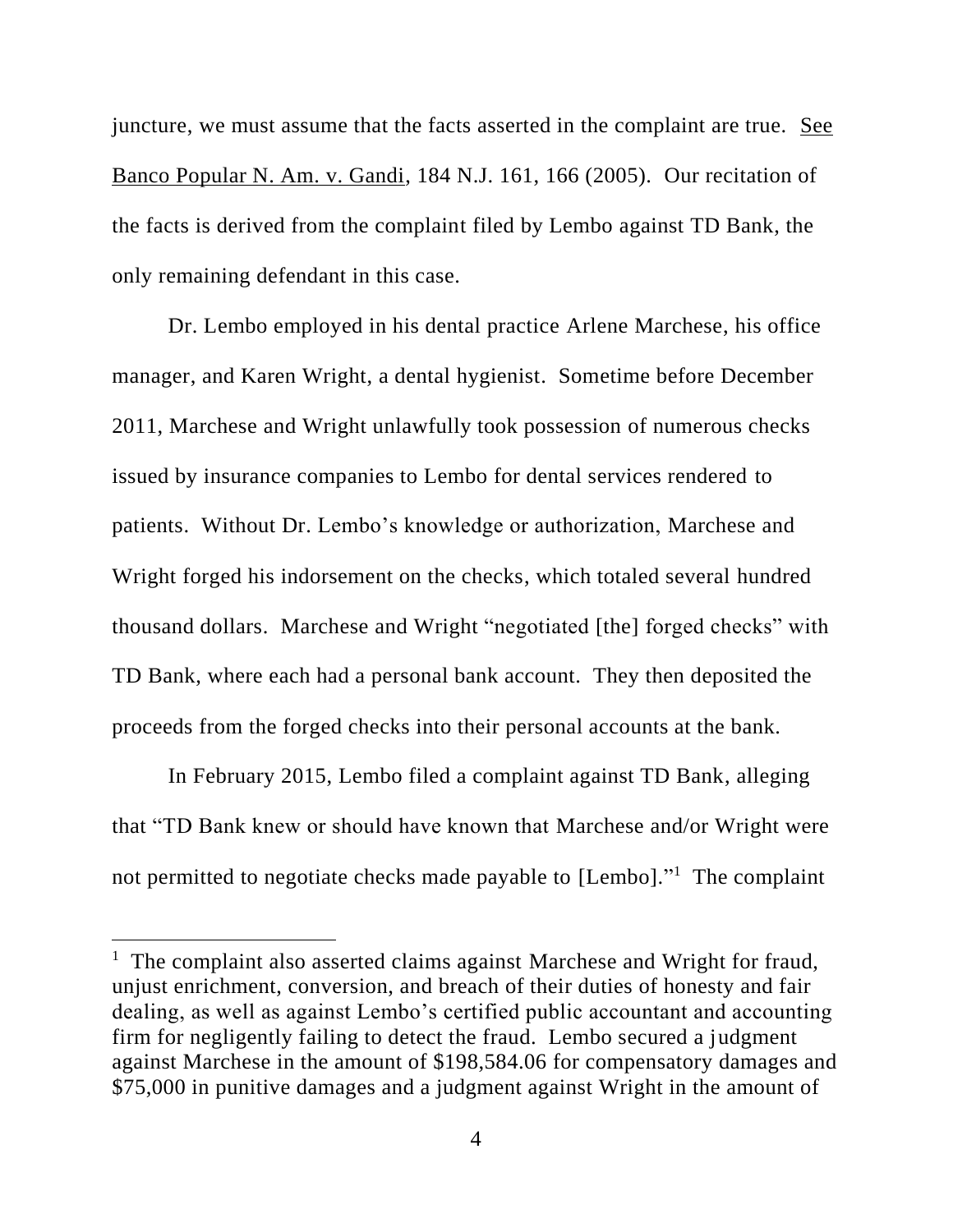also alleged that by permitting Marchese and Wright to negotiate checks with forged indorsements, TD Bank "aided and abetted Marchese and Wright in their fraudulent scheme and conduct." The complaint did not assert that Lembo had an account or banking relationship with TD Bank.

In lieu of filing an answer, TD Bank moved to dismiss the complaint for failure to state a claim. See R. 4:6-2(e). The trial court granted the motion and dismissed the complaint with prejudice. The court reasoned that the UCC governed Lembo's remedies against TD Bank and that "common law negligence is not such a remedy" in the absence of a "special relationship" between Lembo and the bank. The court determined that Lembo failed to demonstrate the existence of a special relationship with TD Bank. The court also rejected Lembo's argument that the Uniform Fiduciaries Law provided the basis for a cause of action. In dismissing that argument, the court concluded that Marchese and Wright were acting as errant employees, not fiduciaries, and that TD Bank had no fiduciary relationship with Dr. Lembo or his dental practice, who were not bank customers.

<sup>\$200,000</sup> in compensatory damages and \$25,000 in punitive damages. Ultimately, Lembo dismissed the claim against the accountant and accounting firm.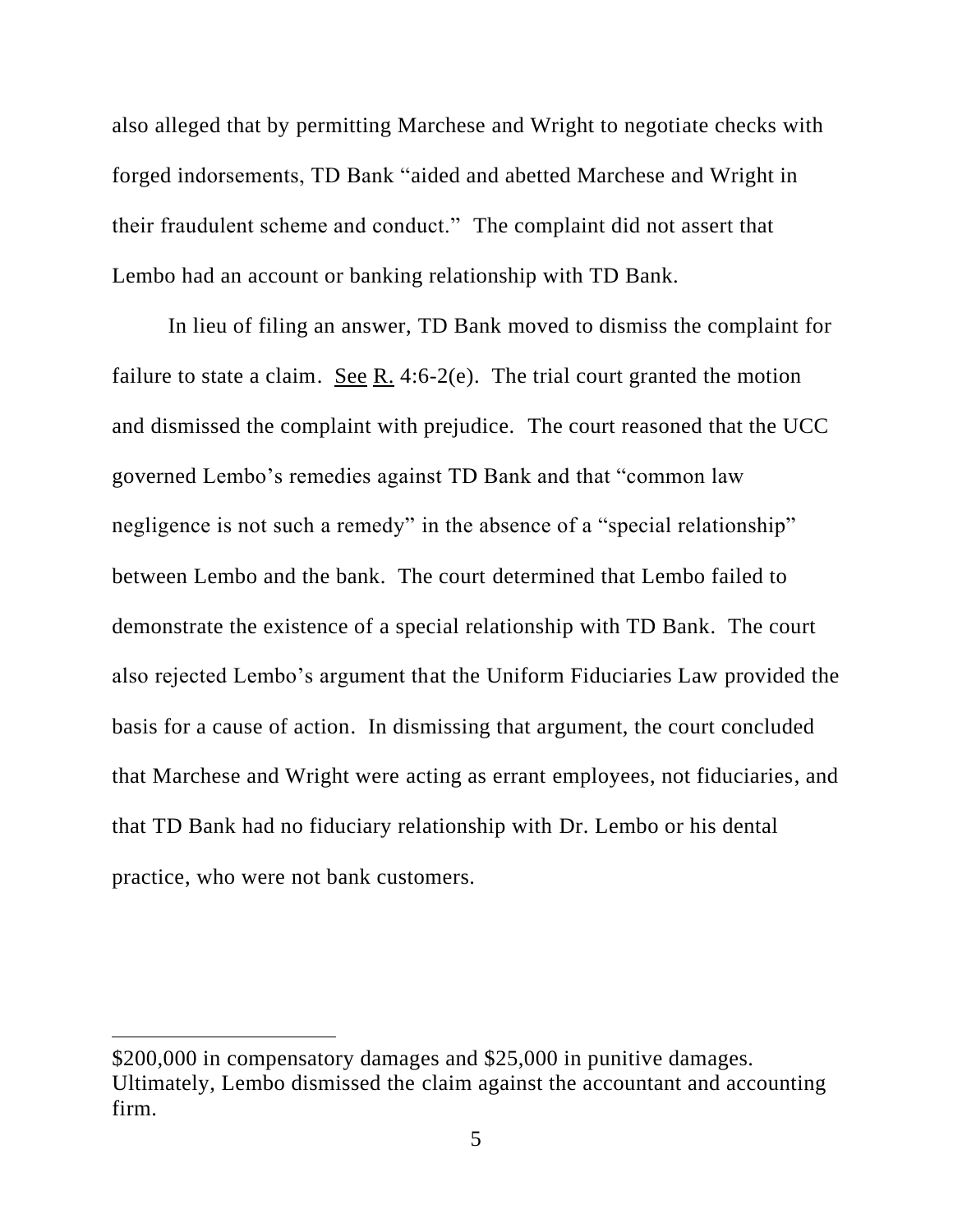B.

In an unpublished per curiam opinion, the Appellate Division affirmed in part, vacated in part, and remanded for further proceedings. The Appellate Division first noted that the complaint, on its face, alleges only common law claims, such as negligence and conversion, and not any express statutory claims against TD Bank. The Appellate Division acknowledged both the predominant role of the UCC in "allocating and apportioning the risks of handling checks" and our jurisprudence, which holds that a common law cause of action against a bank is permitted only in rare instances, such as when the bank and aggrieved party have a "special relationship," quoting City Check Cashing, Inc. v. Manufacturers Hanover Trust Co., 166 N.J. 49, 57, 59-60 (2001). Because the complaint did not allege facts suggesting a "special relationship" between Lembo and TD Bank, the Appellate Division found no basis for the negligence claim. Likewise, it found the common law conversion claim unsustainable because the UCC provided a remedy for a bank's payment on a check with a forged indorsement, citing N.J.S.A. 12A:3-420(a). Even if the complaint intimated a claim under the UCC, the court asserted that such a claim would be time-barred, citing N.J.S.A. 12A:3-118(g).

While conceding that the complaint neither references the UFL nor alleges that Marchese or Wright were acting as fiduciaries within the meaning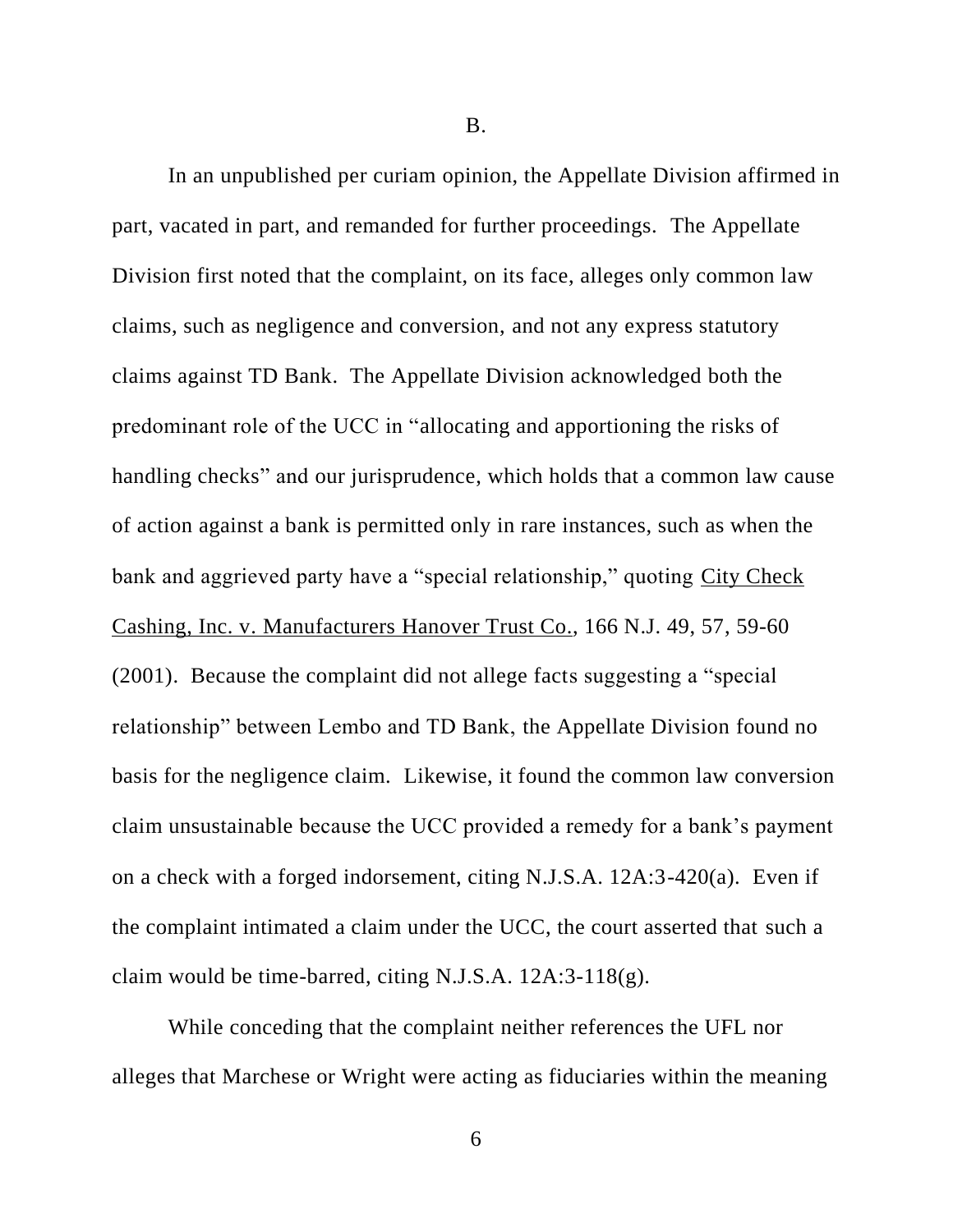of the UFL, the Appellate Division nevertheless reasoned that the complaint suggests an affirmative cause of action against TD Bank based on the UFL. The Appellate Division determined that the UFL authorizes an affirmative cause of action when a fiduciary breaches its obligation to a principal by forging a check and the bank "takes the instrument with actual knowledge of the breach or with knowledge of facts that [its] action in taking the instrument amounts to bad faith," quoting N.J.S.A. 3B:14-55. It then gleaned from a liberal reading of the complaint a viable allegation that, under the UFL, Marchese and Wright were acting in a fiduciary capacity as "constructive trustees," see N.J.S.A. 3B:14-53(b), and that TD Bank knowingly "accepted the checks with forged [i]ndorsements and deposited them in" Marchese's and Wright's personal accounts. Those allegations, in the Appellate Division's view, sufficiently satisfied the bad faith elements for a UFL cause of action under N.J.S.A. 3B:14-55 and -58(b).

On that basis, the Appellate Division vacated the order dismissing Lembo's cause of action against TD Bank and remanded to allow Lembo to amend the complaint and plead a UFL claim.

We granted TD Bank's petition for certification. 238 N.J. 482 (2019).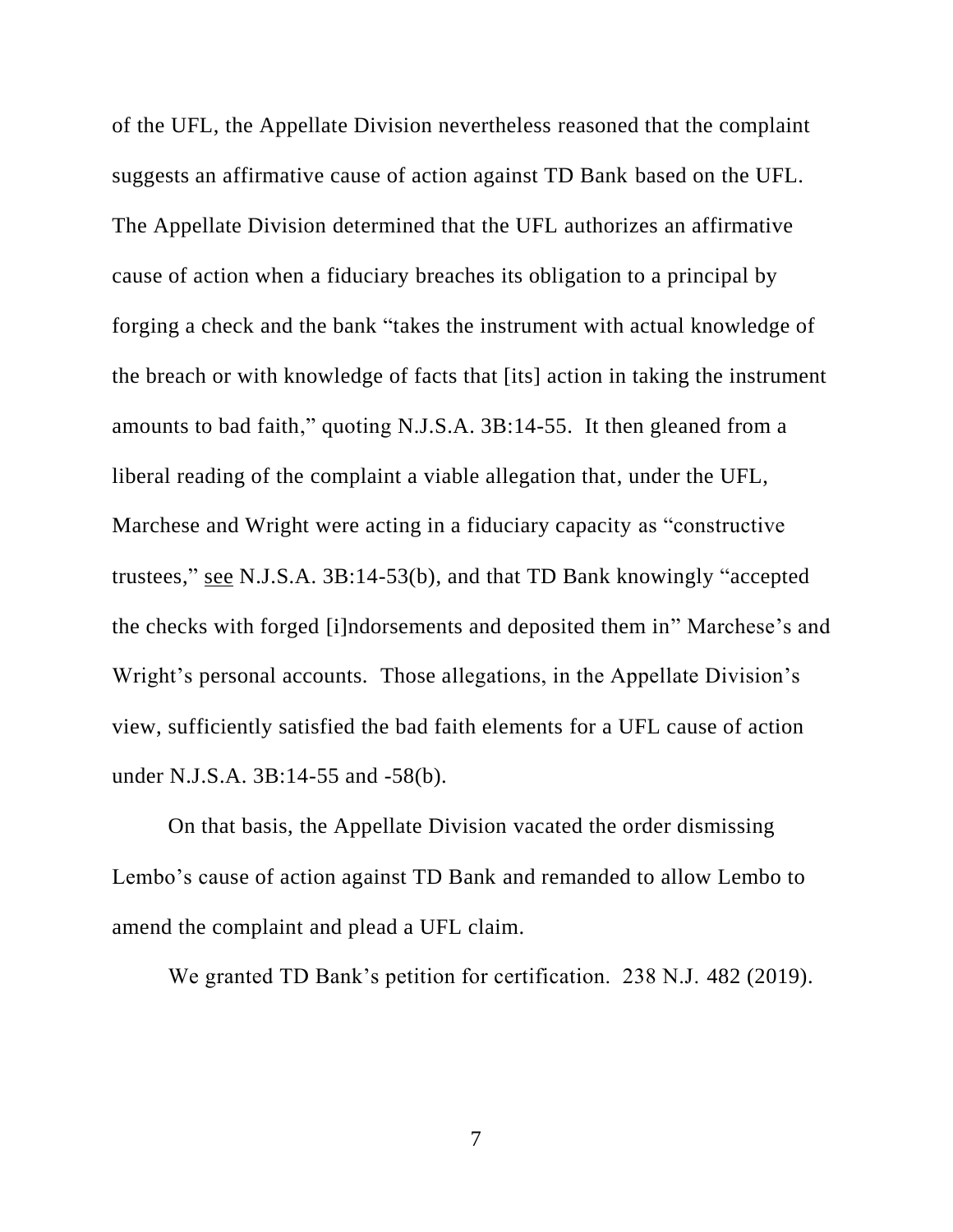II.

 $\mathbf{A}$ .

TD Bank's primary argument is that the UFL did not create an affirmative cause of action against a depository bank and, on that basis alone, the Appellate Division's decision must be reversed. TD Bank contends that the UFL was enacted "to protect banks from the undue burden of monitoring fiduciary accounts" and to make "defenses available to a bank for alleged theft by a fiduciary." It submits that the UFL does not supersede the UCC. According to the bank, the Appellate Division has taken a time-barred UCC claim on a forged indorsement and breathed life into it through the UFL, thus undermining the UCC's statutory framework for allocating the risk of loss on a forged instrument.

In addition, TD Bank asserts that, as described in the complaint, Marchese and Wright were employees -- not fiduciaries -- who wrongfully took possession of checks payable to their employer and forged indorsements. In the bank's view, "forgers cannot be fiduciaries." The bank also rejects the notion that Marchese and Wright, who took the checks without any lawful authority, could be considered "constructive trustees" under the UFL.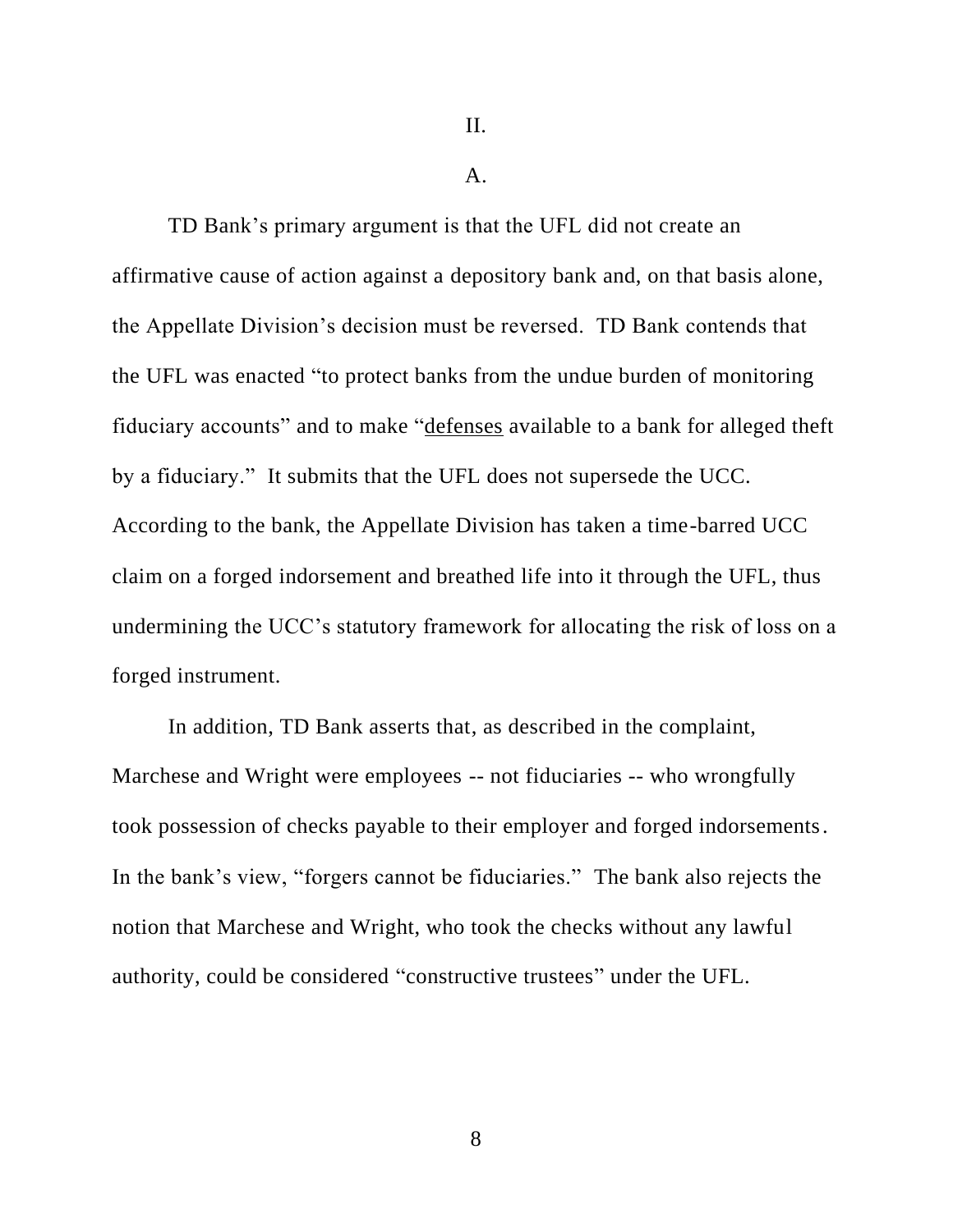B.

Lembo submits that the complaint clearly alleges that TD Bank, by permitting Marchese and Wright to negotiate checks with forged indorsements, "aided and abetted [them] in their fraudulent scheme and conduct." Asserting that the UFL establishes an independent cause of action separate from claims available under the UCC, Lembo argues that, viewing the complaint with "liberality," "a cause of action is suggested by the facts . . . [that] may be articulated" by an amendment to the complaint.

Lembo further claims that, for purposes of the UFL, Marchese and Wright fit the definition of fiduciary in N.J.S.A. 3B:14-53(b) by acting as "constructive trustees" -- taking unlawful possession of dental-practice checks, forging indorsements, depositing the ill-gotten funds into their personal accounts, and unjustly enriching themselves. According to Lembo, whether TD Bank acted in bad faith under the UFL -- that is, whether the "[b]ank recklessly disregarded or was purposefully oblivious to facts suggesting impropriety by Marchese and Wright" -- is for a jury to determine.

Lembo asks this Court to affirm the Appellate Division's remand.

### III.

The core issue in this appeal is whether the Uniform Fiduciaries Law is the source of an affirmative cause of action against a bank. That is the only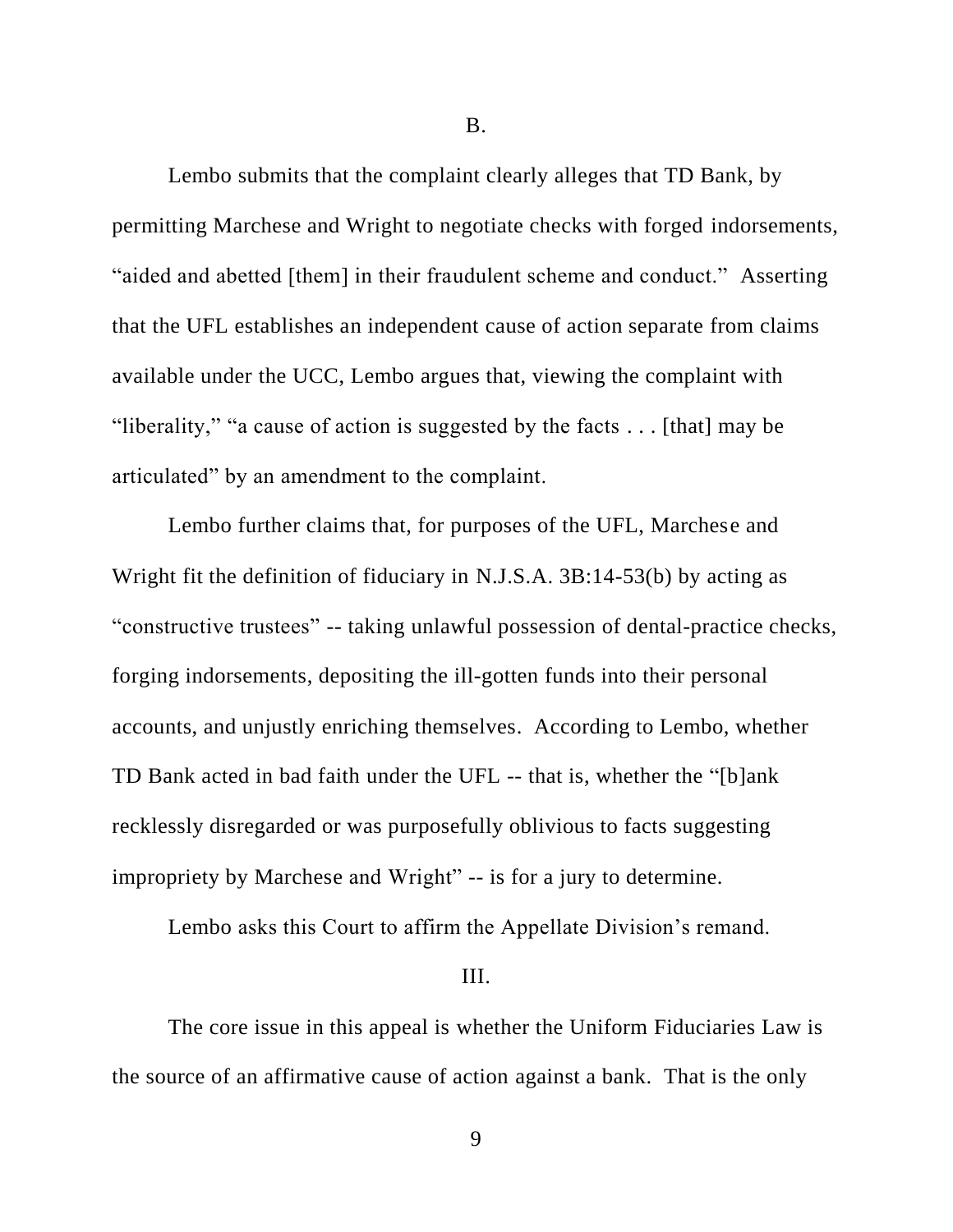basis for relief that the Appellate Division gleaned from a liberal review of the complaint. Without a UFL cause of action, therefore, the complaint cannot be sustained. Only if a direct cause of action can arise from the UFL must we address whether a UFL claim has been sufficiently pled in the complaint, even under our generous standard of review for a Rule 4:6-2(e) motion.

## A.

Whether the UFL gives rise to an affirmative cause of action against a bank is a matter of statutory interpretation. To discern the meaning of a statute, we begin with its plain language. DiProspero v. Penn, 183 N.J. 477, 492 (2005). If the statutory language clearly reveals the Legislature's intent, then our interpretive mission comes to an end. Nicholas v. Mynster, 213 N.J. 463, 480 (2013). Only when the wording of the statute leaves in doubt the Legislature's intent do we turn to extrinsic aids, such as "legislative history, committee reports, and contemporaneous construction." DiProspero, 183 N.J. at 492-93 (quoting Cherry Hill Manor Assocs. v. Faugno, 182 N.J. 64, 75  $(2004)$ ).

We cannot find in the plain language or history of the UFL a legislative intent to create an affirmative cause of action against a bank for the breach of a duty to monitor a fiduciary's activities. Because, as Justice Holmes has written, "a page of history is worth a volume of logic," N.Y. Tr. Co. v. Eisner,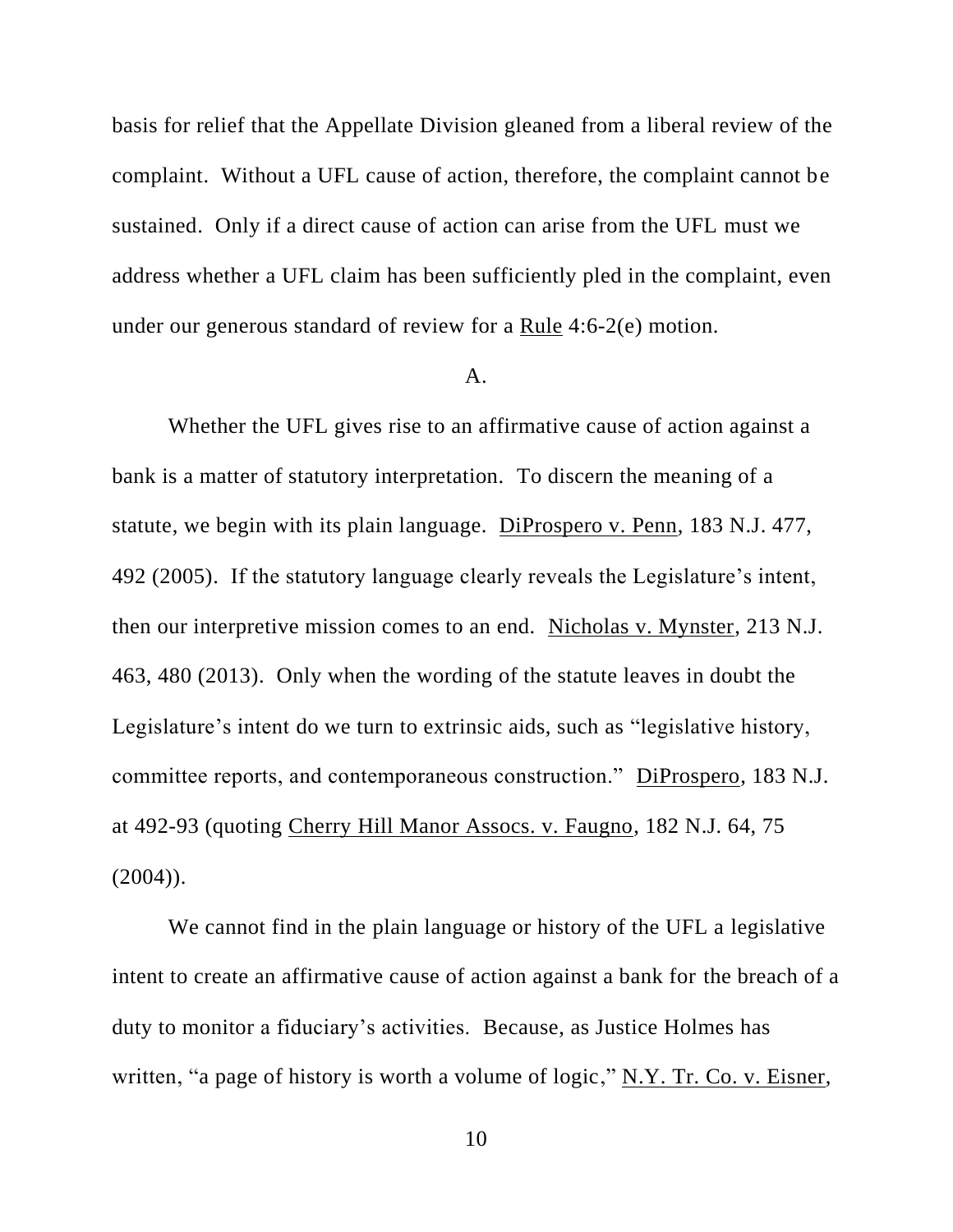256 U.S. 345, 349 (1921), the backdrop to the current version of the UFL sheds meaning and light on its language. We therefore begin with the UFL's predecessor, the Uniform Fiduciaries Act (UFA), N.J.S.A. 3A:41-1 to -14 (repealed 1981).

## B.

In 1927, New Jersey adopted in full the model Uniform Fiduciaries Act drafted by the National Conference of Commissioners on Uniform State Laws. See Sponsor's Statement to S. 71 5 (L. 1927, c. 30). At the time of the UFA's passage, various common law causes of action could be brought against a bank for the breach of its duty to monitor a fiduciary. See, e.g., Md. Cas. Co. v. Bank of Charlotte, 340 F.2d 550, 553 (4th Cir. 1965) ("At common law a [bank] was often held liable to the principal if it negligently assisted a fiduciary in misappropriating the principal's funds."). No gap in the common law required the remedy of a new statutory cause of action against a bank. Instead, the Legislature, in enacting the model UFA, addressed the need to protect banks from lawsuits that would impose on them an unrealistic obligation to oversee fiduciaries.

The purpose of the UFA was "to relieve banks of their common-law duty of inquiring into the propriety of each transaction conducted by a fiduciary and to prevent banks and others who typically deal with fiduciaries from being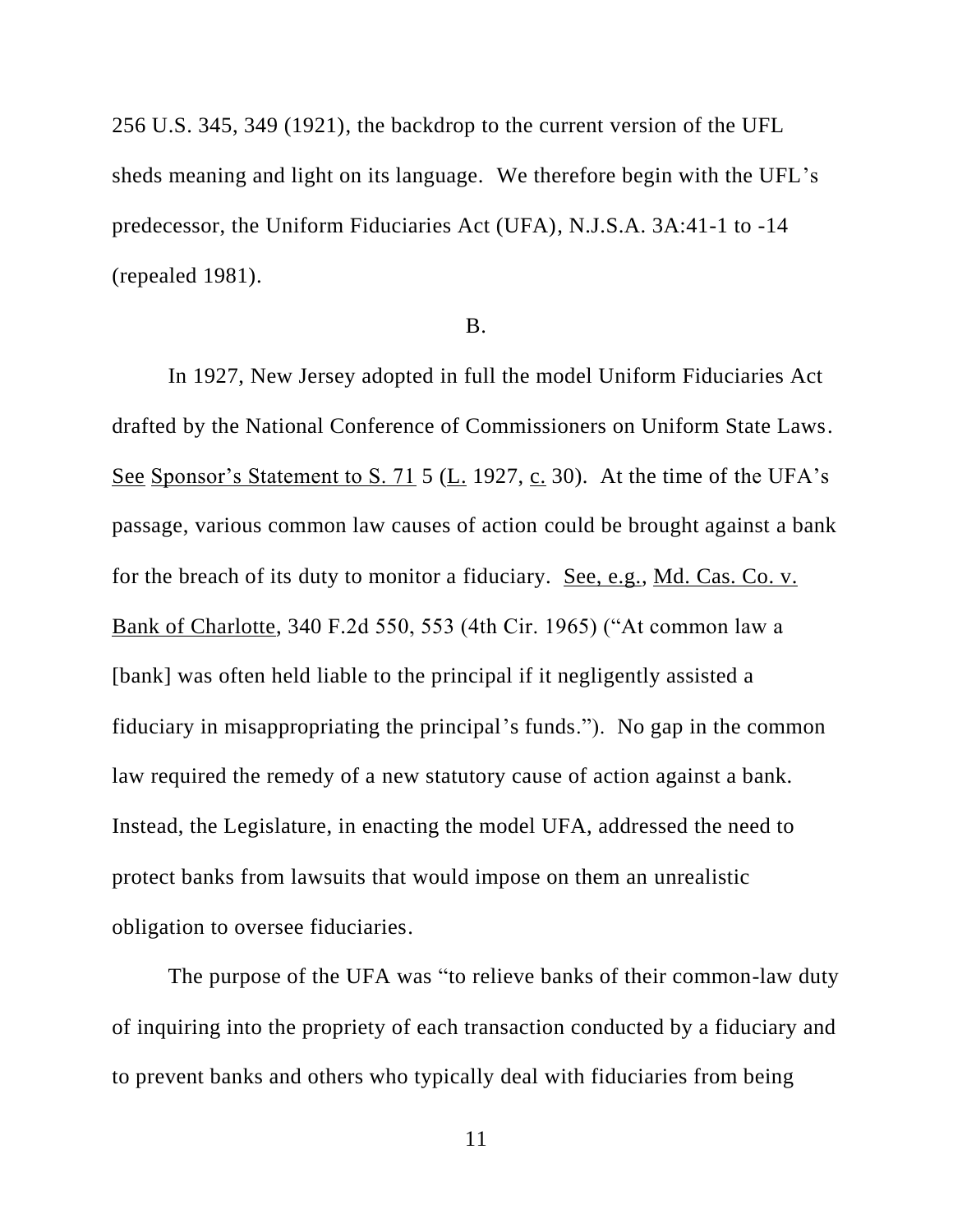held liable for a fiduciary's breach of duty." See 9 C.J.S. Banks and Banking § 362 (2020) (citing DeLaRosa v. Farmers State Bank S/B, 474 S.W.3d 240, 244 (Mo. Ct. App. 2015)); see also Sugarhouse Fin. Co. v. Zions First Nat'l Bank, 440 P.2d 869, 870 (Utah 1968). The Legislature evidently decided that a bank could not feasibly shadow the activities of fiduciaries to ensure they were acting in good faith on behalf of their principals. See Colby v. Riggs Nat'l Bank, 92 F.2d 183, 198 (D.C. Cir. 1937); New Amsterdam Cas. Co. v. Nat'l Newark & Essex Banking Co., 117 N.J. Eq. 264, 283 (Ch. 1934), aff'd o.b., 119 N.J. Eq. 540 (E. & A. 1936). To address that concern, the UFA conferred on banks limited immunity from lawsuits alleging liability for a fiduciary's breach of duty.

The Legislature made clear its purpose in the Sponsor's Statement to the bill that became the UFA. The Sponsor's Statement explained that banks, for many years, had "been suffering from the uncertainty of the law created by conflicting decisions, many of which have imposed an impracticable duty of inquiry in connection with the handling and payment of checks drawn or endorsed by officers of corporations or other fiduciaries to their personal order." Sponsor's Statement to S. 71 5 (L. 1927, c. 30). The Statement further explained that

> [t]he general purpose of the act is to establish uniform and definite rules in place of the diverse and indefinite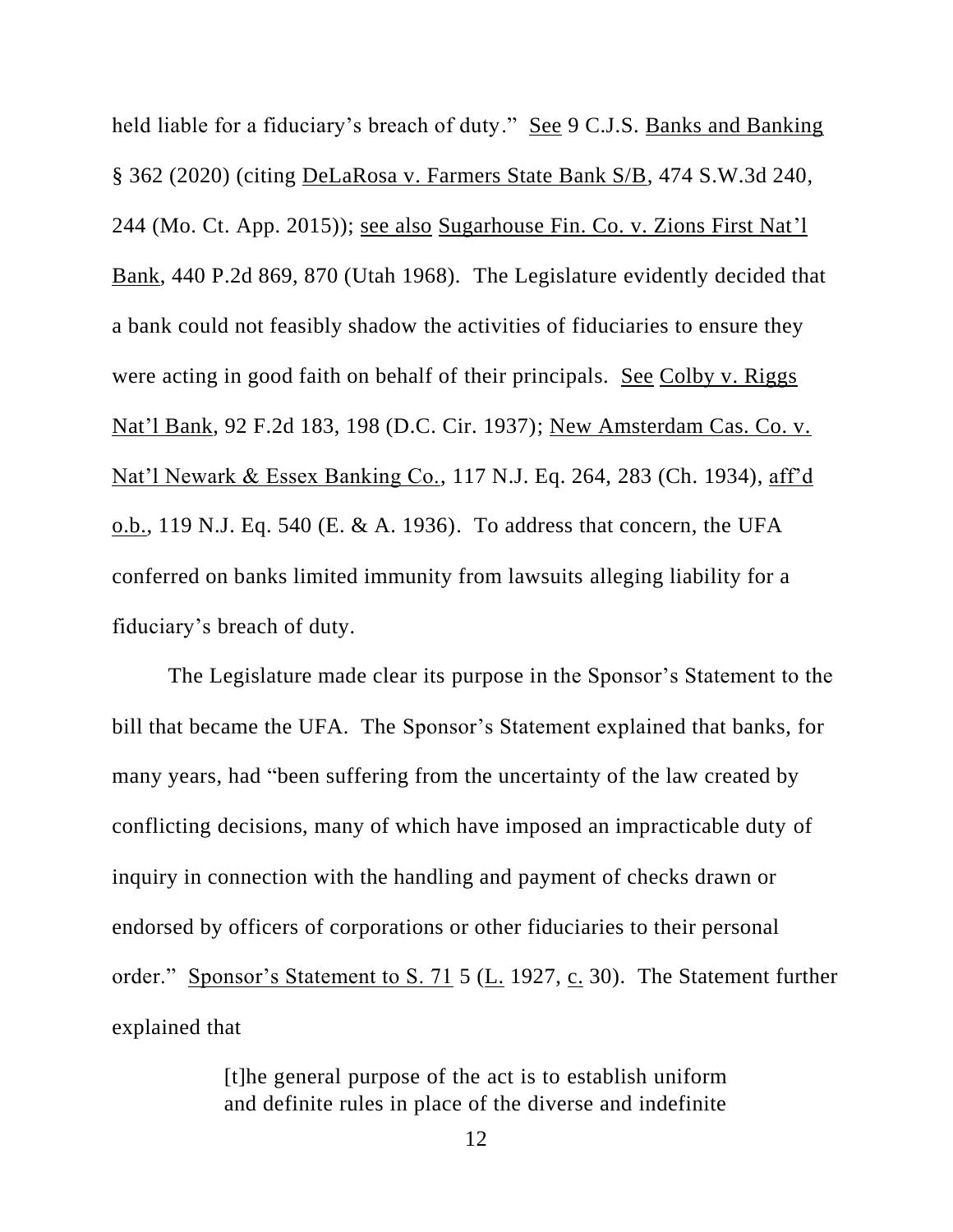rules now prevailing as to "constructive notice" of breaches of fiduciary obligations. In some cases there should be no liability in the absence of actual knowledge or bad faith; in others there should be action at peril. In none of the situations here treated is the standard of due care or negligence made the test.

[Ibid. (emphasis added).]

The Legislature intended the UFA to cover situations involving a bank's transactions with a person it "knows to be a fiduciary" when there are "questions relating to notice of the breach of fiduciary obligations." Ibid. The UFA relieved banks of the then-prevailing, "impracticable" common law duty of inquiry in connection with a bank's dealings with a fiduciary by setting forth an actual knowledge or bad faith standard for determining notice. See Md. Cas. Co., 340 F.2d at 553 ("The Uniform Fiduciaries Act did away with the [banks]'s liability for negligence and substituted a new test. For the [bank] to become liable under this Act it must be found either that it had actual knowledge of the misappropriation or that it acted in bad faith."). Thus, under the UFA, the standard was not whether a reasonable person acting with due care would have been on notice of a breach of a fiduciary obligation. See New Amsterdam Cas. Co., 117 N.J. Eq. at 271 ("The standard of due care or negligence and the doctrine of constructive notice in respect of bank deposits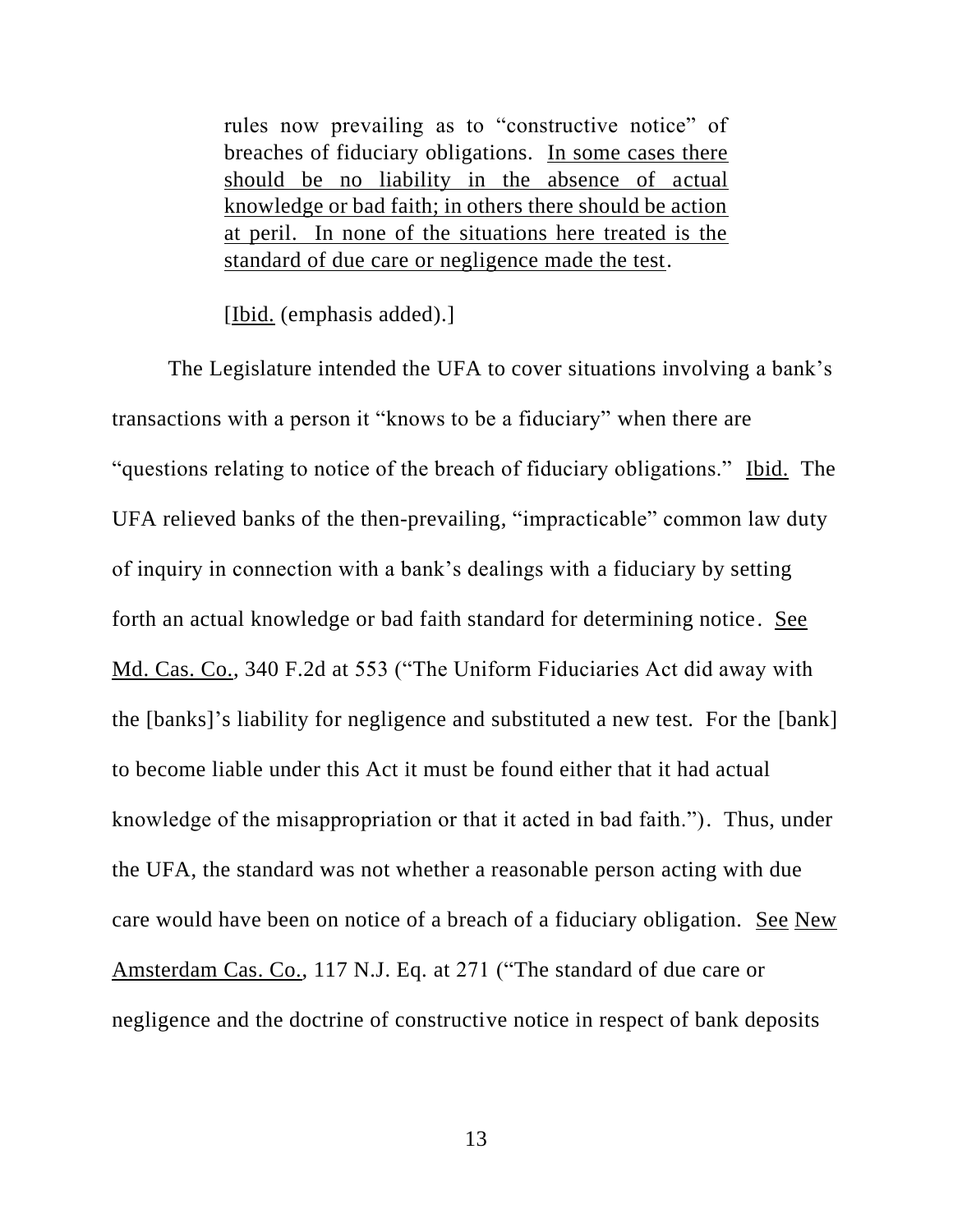of fiduciary funds find no recognition in the Fiduciaries Act. It definitely declares bad faith to be the test of liability.").

By relaxing the common law standard of care banks owed in dealing with fiduciaries, the UFA was intended "to facilitate banking and financial transactions and place on the principal the burden of employing honest fiduciaries, by relieving the bank of the responsibility of seeing that the fiduciary uses the entrusted funds for proper purposes." 9 C.J.S. Banks and Banking § 362 (footnote omitted); see also Springfield Township v. Mellon PSFS Bank, 889 A.2d 1184, 1187 (Pa. 2005); Sugarhouse Fin. Co., 440 P.2d at 870.

Although the enactment of New Jersey's UCC in 1961 repealed certain portions of the UFA that are not relevant to this case, the remaining parts of the UFA served as a model for the UFL. See N.J. Title Ins. Co. v. Caputo, 163 N.J. 143, 149 (2000). The current version of the UFL is substantially similar to its UFA predecessor. Compare N.J.S.A. 3B:14-55, with N.J.S.A. 3A:41-6 (repealed 1981); compare N.J.S.A. 3B:14-58, with N.J.S.A. 3A:41-7 (repealed 1981). With that history in mind, we turn to the UFL, N.J.S.A. 3B:14-52 to -61, which was enacted in 1981, L. 1981, c. 405, replacing the UFA.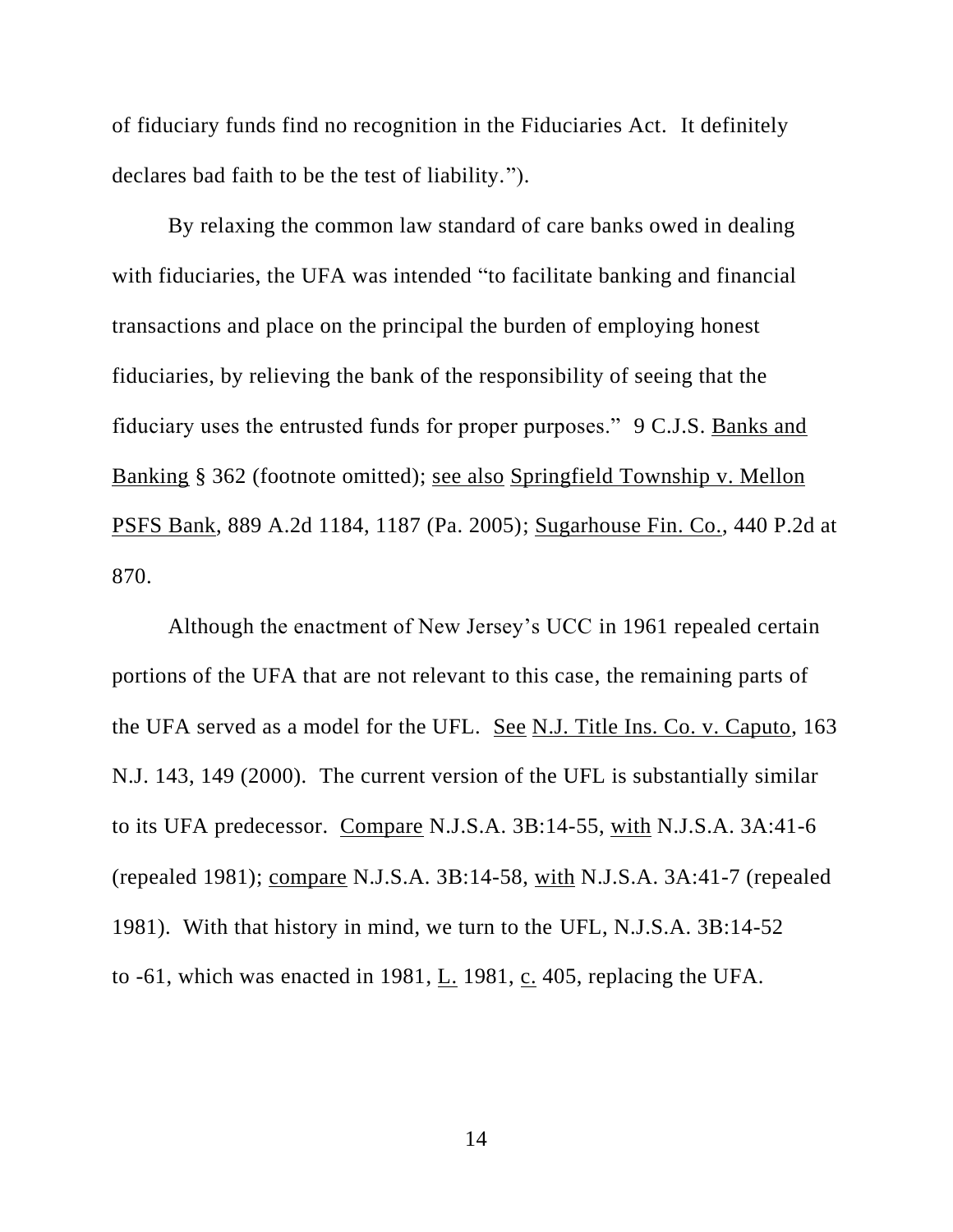The relevant UFL provisions at issue in this case are N.J.S.A. 3B:14-55

and -58. We first look at N.J.S.A. 3B:14-55, which states:

If a check or other bill of exchange is drawn by a fiduciary as such or in the name of his principal by a fiduciary empowered to draw the instrument in the name of his principal, payable to the fiduciary personally, or payable to a third person and by him transferred to the fiduciary, and is thereafter transferred by the fiduciary, whether in payment of a personal debt of the fiduciary or otherwise, the transferee is not bound to inquire whether the fiduciary is committing a breach of his obligation as fiduciary in transferring the instrument, and is not chargeable with notice that the fiduciary is committing a breach of his obligation as fiduciary unless he takes the instrument with actual knowledge of the breach or with knowledge of facts that his action in taking the instrument amounts to bad faith.

That provision simply provides, for example, that when, from all appearances, a fiduciary draws a check from the principal's account to pay a debt of the principal, the bank is not on notice of a breach of a fiduciary obligation unless the bank takes the check "with actual knowledge of the breach or with knowledge of facts that . . . amounts to bad faith." See N.J.S.A. 3B:14-55. Thus, the UFL immunizes the bank from a negligence-type action premised on the common law duty to exercise due care.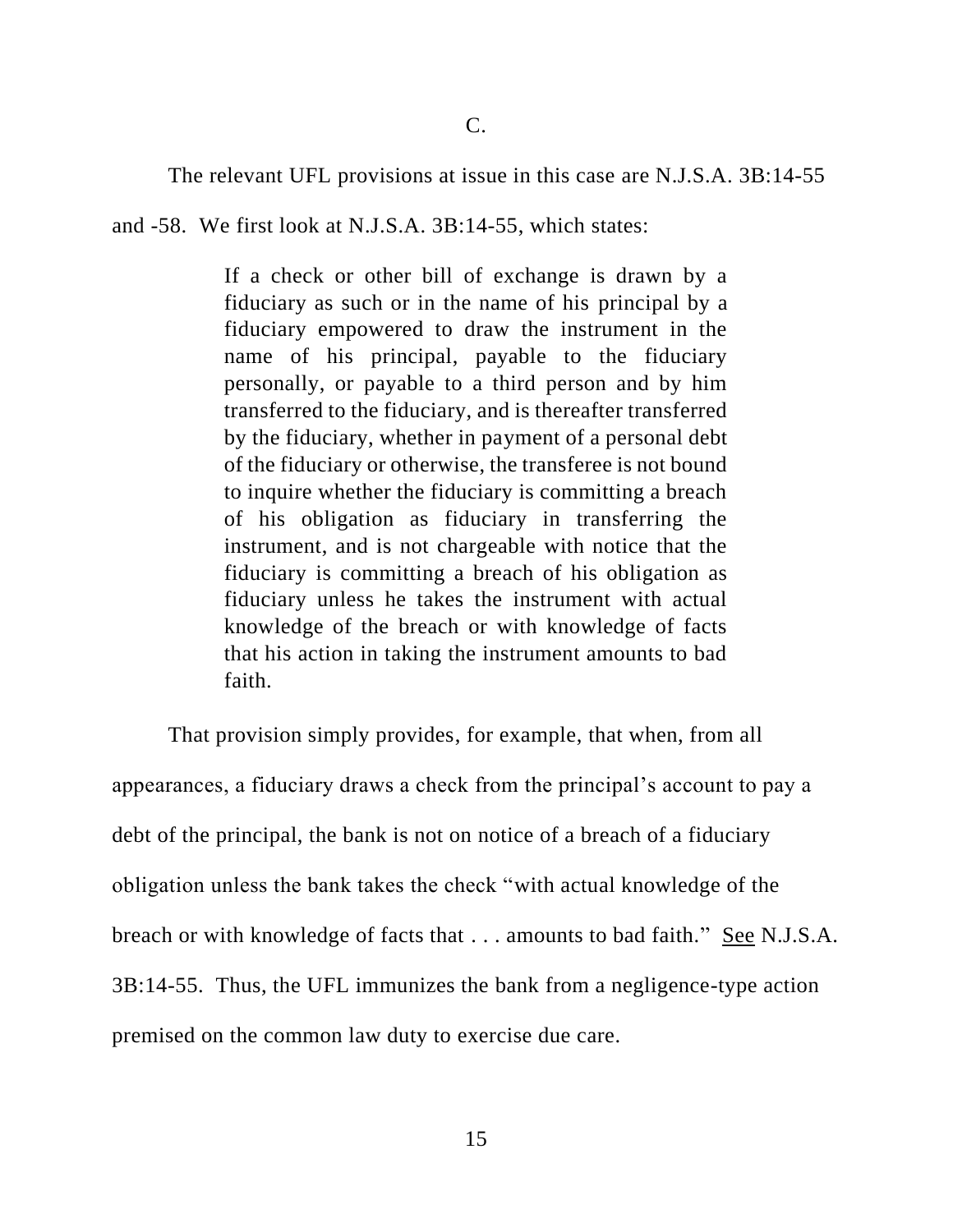We turn next to N.J.S.A. 3B:14-58, which provides:

a. If a fiduciary makes a deposit in a bank to his personal credit of checks drawn by him upon an account in his own name as fiduciary, or of checks drawn by him upon an account in the name of his principal, if he is empowered to draw thereon, or, except as provided in subsection b. of this section, if he otherwise makes a deposit of funds held by him as fiduciary, the bank receiving the deposit is not bound to inquire whether the fiduciary is committing thereby a breach of his obligation as fiduciary. The bank is authorized to pay the amount of the deposit of any part thereof upon the personal check of the fiduciary without being liable to the principal, unless the bank receives the deposit or pays the check with actual knowledge that the fiduciary is committing a breach of his obligation as fiduciary in making the deposit or in drawing the check, or with knowledge of facts that its action in receiving the deposit of paying the check amounts to bad faith.

b. In the case of an instrument payable to the principal or the fiduciary as fiduciary, the bank has notice of the breach of fiduciary duty if the instrument is deposited to an account other than an account of the fiduciary, as fiduciary, or an account of the principal.

Subsection (a) of that provision provides, for example, that when a

fiduciary draws a check from the fiduciary's account or the principal's account and deposits that check "in a bank to his personal credit," the bank has no duty to inquire whether the fiduciary is in breach of his fiduciary obligation -- with two exceptions. See N.J.S.A. 3B:14-58(a). If the bank deposits or pays on a check "with actual knowledge that the fiduciary is committing a breach of his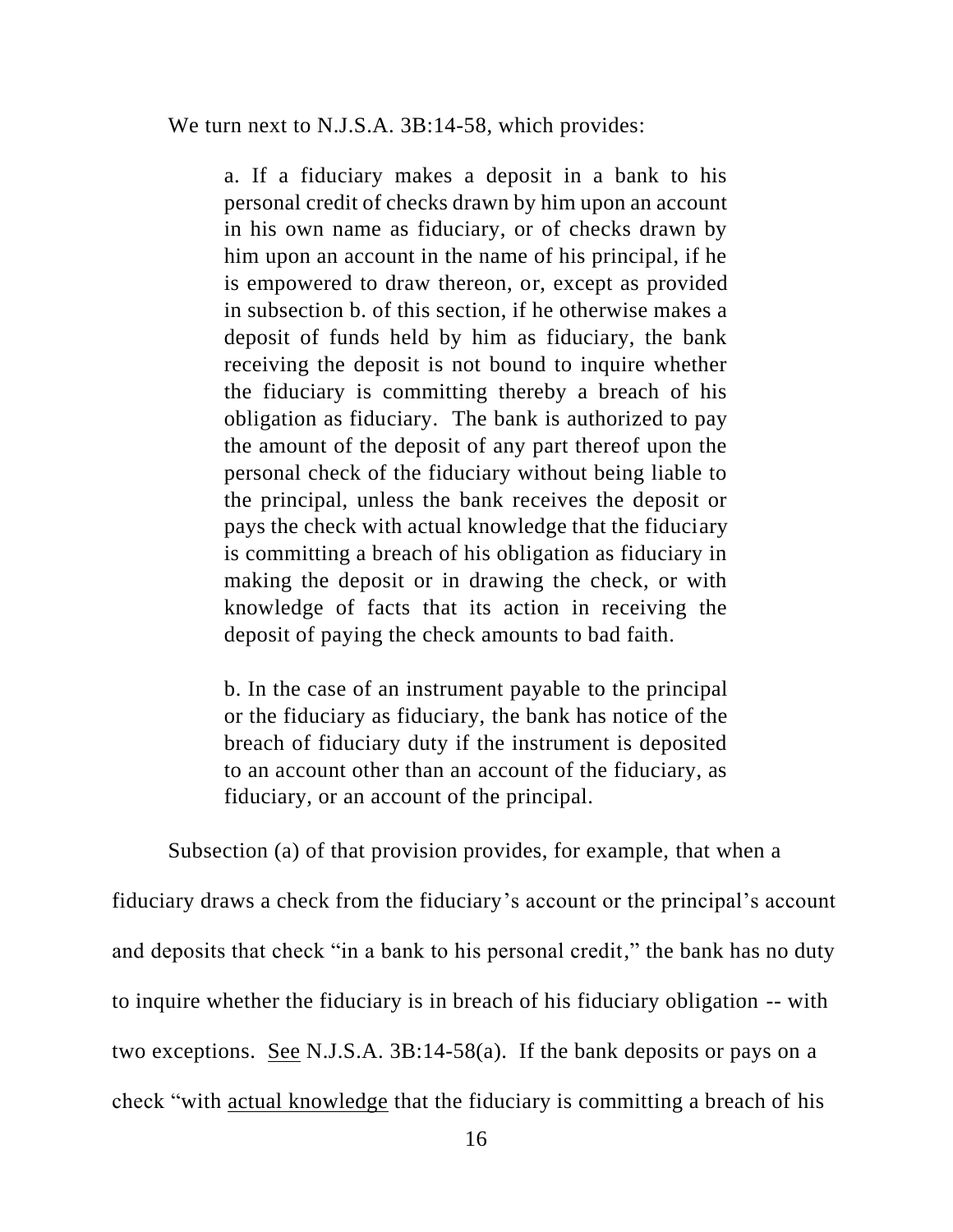obligation . . . or with knowledge of facts that its action in receiving the deposit of paying the check amounts to bad faith," then the bank faces legal liability. Ibid. (emphases added). Subsection (b) makes clear that when a check is made payable to the fiduciary or the principal and the check is not deposited in the fiduciary's or principal's account, "the bank has notice of the breach of fiduciary duty." See N.J.S.A. 3B:14-58(b).

Thus, a bank is not liable in a common law cause of action unless it has "actual knowledge" or "notice" of a breach of a fiduciary duty -- or acts in "bad faith" in depositing or paying on a check. That heightened standard provides banks with a limited immunity.

Nothing in the plain language of the UFL suggests that the UFL is itself the basis for an affirmative cause of action. The UFL does not provide for a recovery through a private action or set forth remedies or a statute of limitations -- all indicia of a statutory cause of action. Indeed, the Legislature knows how to craft a statutory scheme that provides for a cause of action to complement or supplant the common law. For example, the New Jersey Consumer Fraud Act, N.J.S.A. 56:8-1 to -224, specifically "provides a private cause of action to consumers who are victimized by fraudulent practices in the marketplace." Steinberg v. Sahara Sam's Oasis, LLC, 226 N.J. 344, 360-61 (2016) (quoting Gonzalez v. Wilshire Credit Corp., 207 N.J. 557, 576 (2011));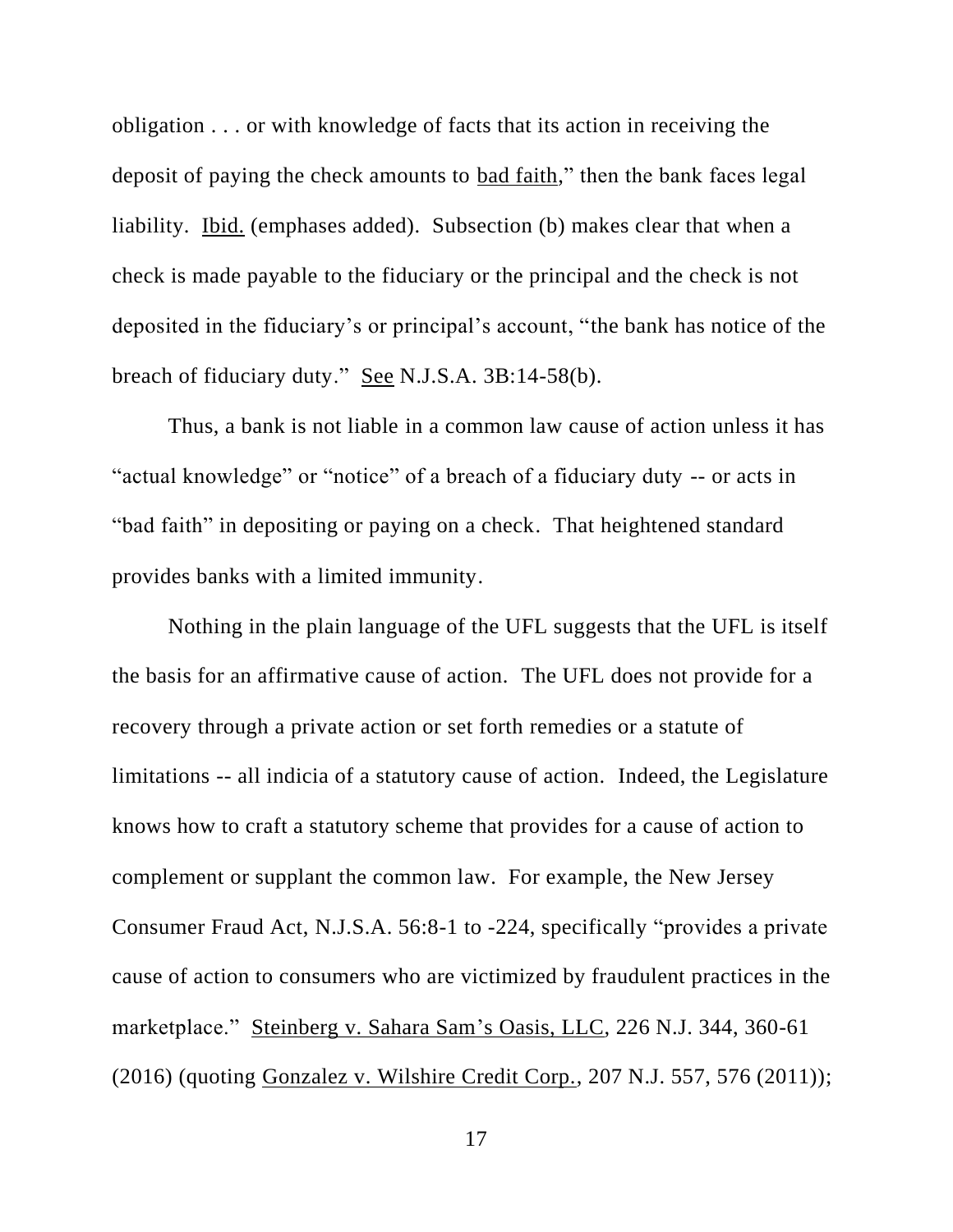see also D'Annunzio v. Prudential Ins. Co. of Am., 192 N.J. 110, 120 (2007) (holding that the Conscientious Employee Protection Act, N.J.S.A. 34:19-1 to -8, "authorizes an aggrieved employee to bring a civil suit against an employer who retaliates in violation of the statute" (citing N.J.S.A. 34:19-5)); Garfinkel v. Morristown Obstetrics & Gynecology Assocs., P.A., 168 N.J. 124, 130 (2001) (explaining that New Jersey's Law Against Discrimination, N.J.S.A. 10:5-1 to -49, "provides a mechanism by which victims of discrimination may seek redress for their injuries" (citing N.J.S.A. 10:5-13)).

In sum, the UFL's plain language and its legislative history evidence a legislative intent to provide a limited immunity to banks from common law causes of action -- not to provide a new affirmative cause of action against a bank.

### D.

Few jurisdictions have squarely addressed the issue before us. The United States Court of Appeals for the Seventh Circuit, for instance, found that the Illinois "UFA did not create the cause of action. Rather, the UFA is a defense to such an action unless the bank has actual knowledge that the fiduciary is breaching his fiduciary obligations or the bank acts with bad faith." See Appley v. West, 832 F.2d 1021, 1031 (7th Cir. 1987); cf. Master Chem. Corp. v. Inkrott, 563 N.E.2d 26, 29 (Ohio 1990) ("The Uniform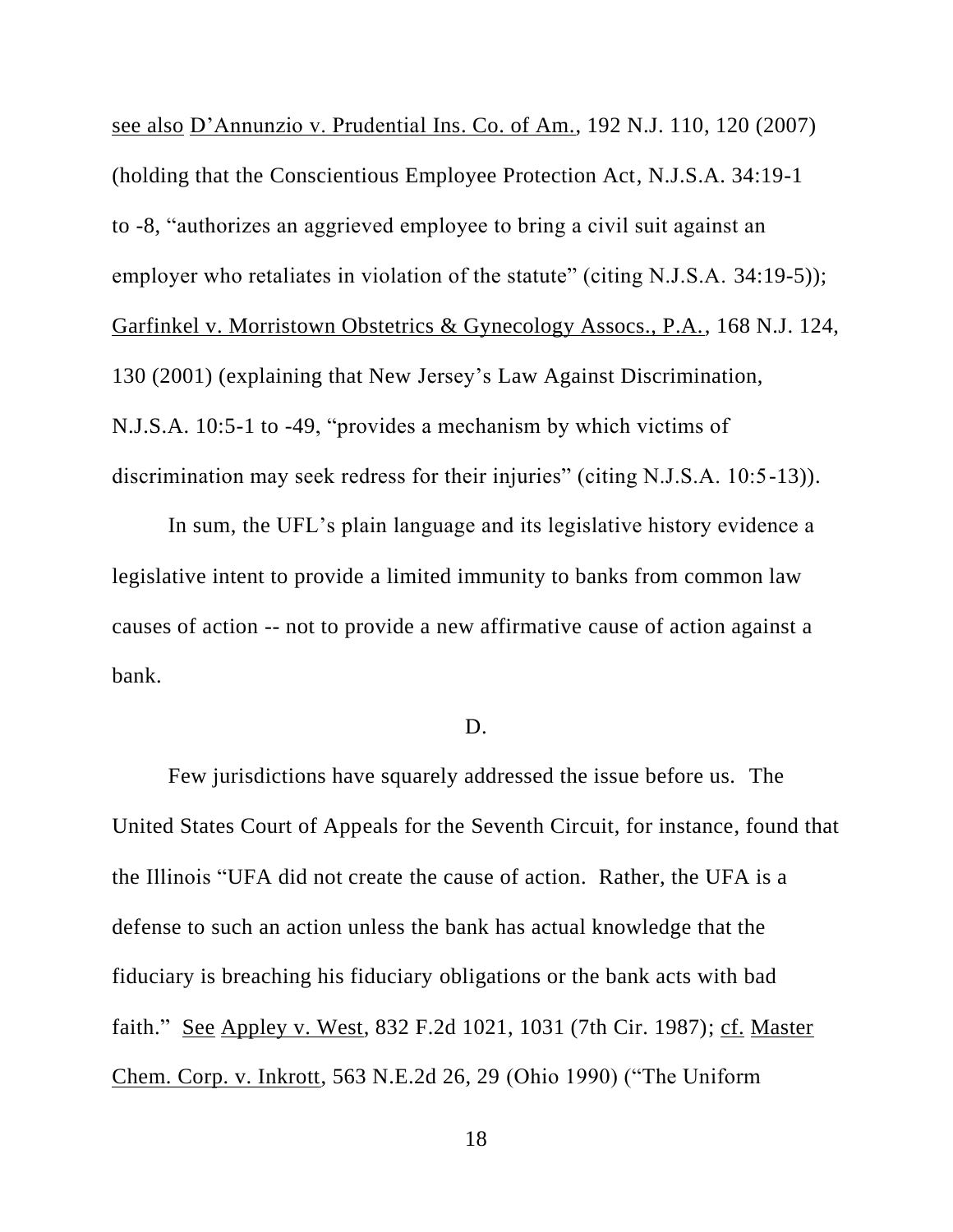Fiduciaries Act provides a defense, when asserted under Civ. R. 8(C), for those who knowingly deal in good faith with an authorized fiduciary.").

Although this is the first time this Court has directly addressed this issue, nothing in our jurisprudence is inconsistent with the position we take today. In New Amsterdam Casualty Co., the plaintiffs brought suit "purely in tort for damages," alleging that the defendant banks were "participants" in a receiver's embezzlement of funds from an insolvent company. 117 N.J. Eq. at 269. The plaintiffs claimed that the banks from "which the checks were drawn and the banks receiving them, respectively, paid and received them with actual knowledge that [the receiver] was committing breaches of his obligations as receiver, or with knowledge of such facts as amounted to bad faith." Ibid. The chancery court stated that the UFA "renders a bank immune from liability in honoring a fiduciary's check, 'unless the bank pays the check with the actual knowledge that the fiduciary is committing a breach of his obligation as fiduciary.'" Id. at 270 (emphasis added) (quoting N.J.S.A. 3A:41-7 (repealed 1981)).

Contrary to Lembo's assertion, New Jersey Title Insurance Co. did not sanction an affirmative cause of action under the UFL. In that case, an attorney embezzled real-estate-closing funds from his attorney trust account at National State Bank, issuing dozens of checks to himself and cashing them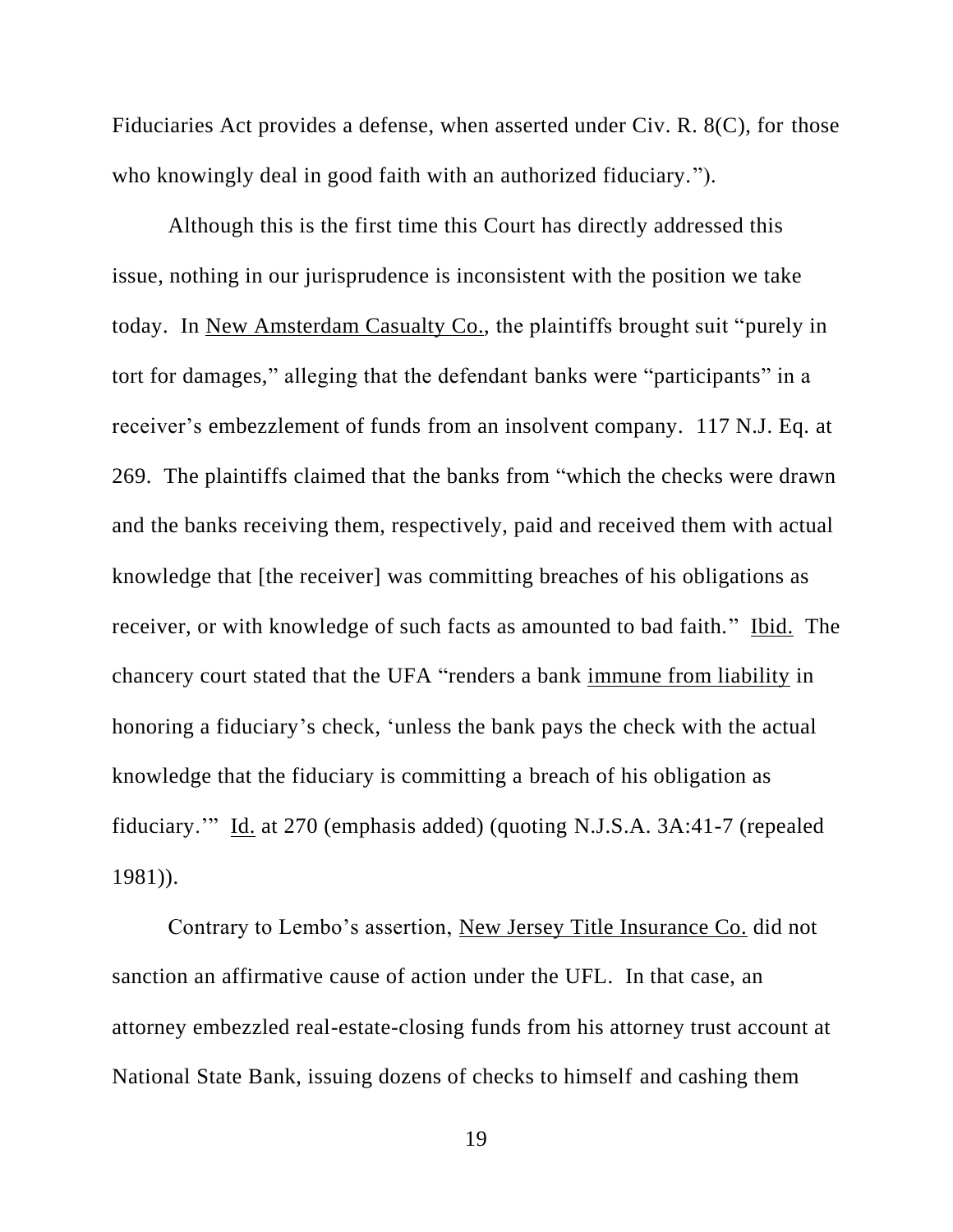either at the bank or at Atlantic City casinos, instead of paying off mortgages. 163 N.J. at 145-46. New Jersey Title Insurance Company satisfied the outstanding mortgages and then filed an action against the bank, alleging that the bank "had 'actual knowledge that . . . [the attorney's] intended use of the trust funds would breach fiduciary duties,' and that the [b]ank was negligent and acted in bad faith in violation of N.J.S.A. 3B:14-55." Id. at 146.

In New Jersey Title Insurance Co., neither the Supreme Court nor the Appellate Division, see 319 N.J. Super 311 (App. Div. 1999), identified the precise causes of action set forth in the complaint filed against the bank. Neither court stated that the cause of action was a statutory claim based on the UFL. Our Court was presented with two issues -- defining the "bad faith" standard under the UFL and determining whether the bank lost its UFL immunity because it acted in "bad faith." 163 N.J. at 145, 150. The Court did not indicate that the UFL gave rise to an affirmative claim but rather confirmed that under the UFL "a bank would be immune from liability in honoring a fiduciary's check" unless it is shown that the bank acted with actual knowledge of the breach of a fiduciary's obligations or with knowledge of facts establishing that its actions amounted to bad faith. Id. at 149 (emphasis added).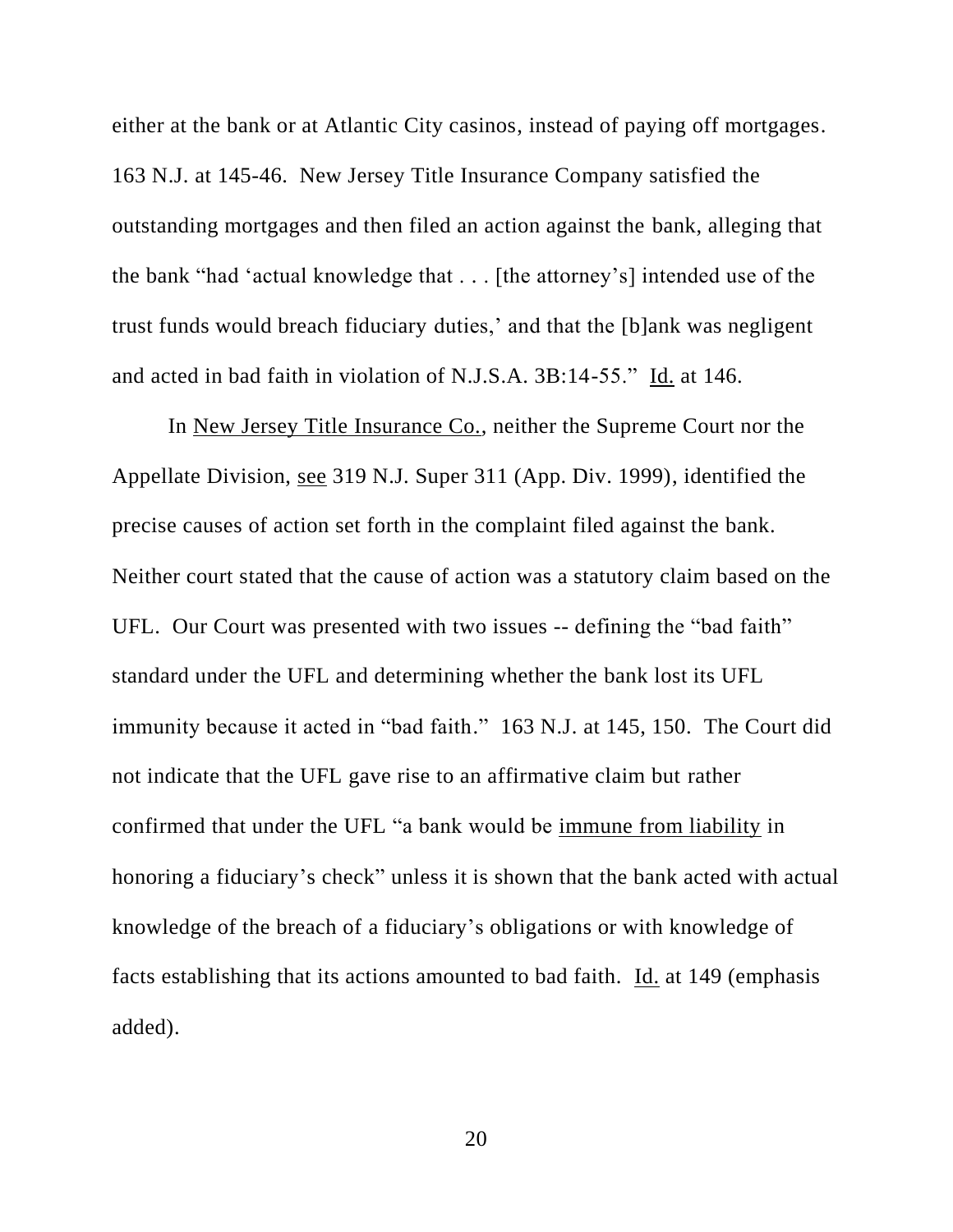Because we hold that the UFL does not provide an affirmative cause of action, the Appellate Division erred in remanding to allow Lembo to amend the complaint to assert such a claim.<sup>2</sup>

## IV.

In rendering this decision, we are mindful that interposing an affirmative UFL cause of action -- particularly in this case -- might undermine the UCC's "comprehensive framework for allocating and apportioning the risks of handling checks." City Check Cashing, Inc., 166 N.J. at 57. Lembo is simply attempting to outflank that comprehensive scheme by bringing back to life a time-barred UCC conversion claim.

Generally, a bank will be strictly liable for accepting a check with a forged indorsement. See N.J.S.A. 12A:3-420 and cmt. 1 (stating that this section "covers cases in which a depositary or payor bank takes an instrument bearing a forged indorsement"); see also Leeds v. Chase Manhattan Bank, N.A., 331 N.J. Super. 416, 422 (2000) ("As a depository bank under the Uniform Commercial Code, [the defendant bank] is strictly liable for conversion on a forged or stolen instrument." (citation omitted)). Lembo's complaint alleges that TD Bank accepted checks payable to Lembo with forged

<sup>&</sup>lt;sup>2</sup> Given our resolution of this issue, we do not address Lembo's claims that Marchese and Wright were acting in the role of "constructive trustees" to qualify as fiduciaries under the UFL.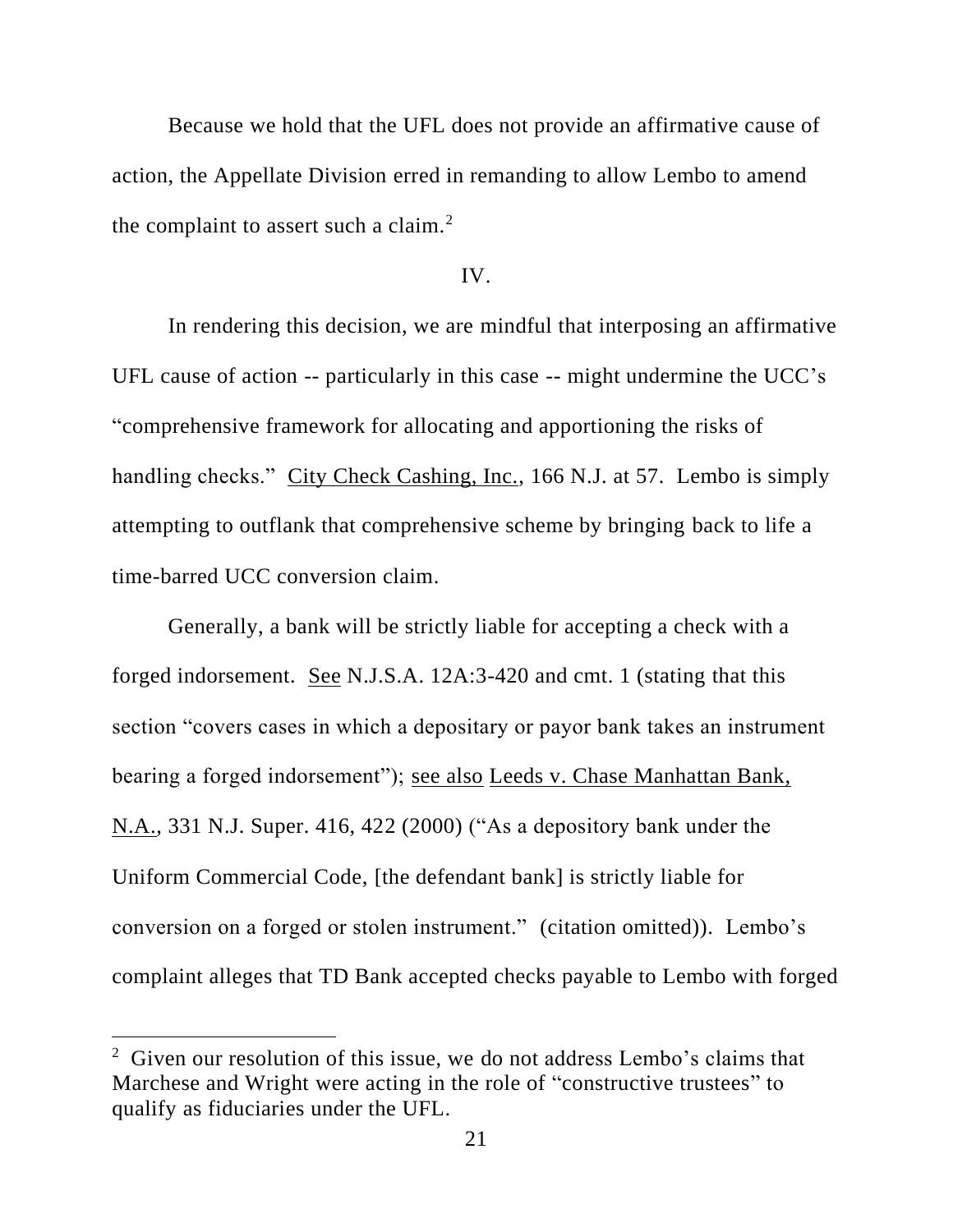indorsements. In the absence of a defense under either N.J.S.A. 12A:3-405 or N.J.S.A. 12A:3-406,<sup>3</sup> TD Bank would have been strictly liable for conversion of the funds had Lembo filed a timely UCC claim.

"[A]n action for conversion of an instrument . . . must be commenced within three years after the cause of action accrues," N.J.S.A. 12A:3-118(g), and the discovery rule does not extend the limitations period, N.J. Lawyers' Fund for Client Prot. v. Pace, 186 N.J. 123, 125-26 (2006). Lembo did not file a UCC claim within the requisite three-year statute-of-limitations period.<sup>4</sup>

<sup>&</sup>lt;sup>3</sup> N.J.S.A. 12A:3-405 provides a limited defense to a bank when the bank has acted in good faith and an employer -- to whom a check is payable -- entrusts "responsibility" for the check to an employee, who then forges an indorsement. Additionally, N.J.S.A. 12A:3-406(a) provides a limited defense when the person to whom a check is made payable fails "to exercise ordinary care." However, if the bank also fails to exercise ordinary care that substantially contributes to the loss, then the loss is allocated between the person and the bank. See N.J.S.A. 12A:3-406(b).

<sup>&</sup>lt;sup>4</sup> In recognizing the primacy of the UCC in assigning responsibility for checks with forged indorsements, the Appellate Division held in Leeds that the actual knowledge or bad faith defense of the UFL could not be invoked by a bank as a defense to a UCC strict-liability claim based on a bank's "accepting a forged/altered check for deposit." 331 N.J. Super. at 424-28. In that case, an attorney altered a client's settlement check and made it payable to himself, and then deposited the check in his attorney trust account at the defendant bank. Id. at 419. The Appellate Division rejected "the argument that the shield of the UFL super[s]edes the liability imposed by § 3-420," reasoning that a bank is not insulated from liability because "a dishonest fiduciary, indeed a forger" converts funds entrusted to him "for which the bank would otherwise be strictly liable" by depositing the forged check. Id. at 427.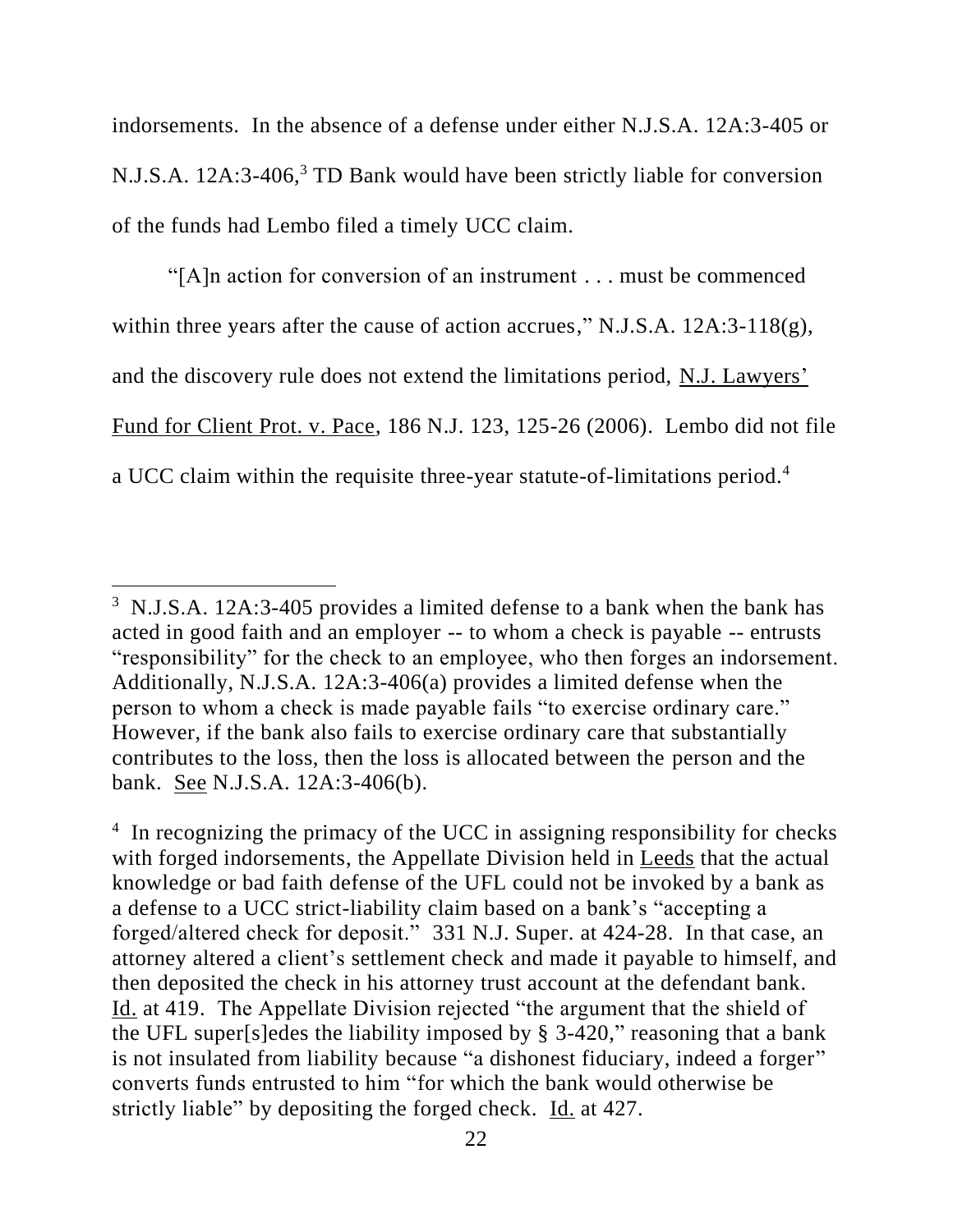We concur with the Appellate Division that Lembo's common law conversion claim is preempted by the UCC. We also agree with its conclusion that the common law negligence claim cannot be sustained.

In light of the UCC's well-delineated scheme assigning and allocating liability in the processing of checks with forged indorsements, "[a]bsent a special relationship, courts will typically bar claims of non-customers against banks." See City Check Cashing, Inc., 166 N.J. at 60. Accordingly, "unless the facts establish a special relationship between the parties created by agreement, undertaking or contact, that gives rise to a duty, the sole remedies available are those provided in the Code." See id. at 62.

Lembo's complaint does not allege that Lembo had a banking or other relationship with TD Bank, much less a special relationship "created by agreement, undertaking or contact." See ibid. That Marchese and Wright had personal accounts at TD Bank where the forged checks were cashed and deposited did not establish a "special relationship" between TD Bank and Lembo. The Appellate Division therefore properly affirmed the dismissal of the common law claims.

Because we hold that the UFL does not give rise to an affirmative cause of action, we need not address whether such a claim has been sufficiently pled in the complaint, even under the permissive standard of Rule 4:6-2(e). See